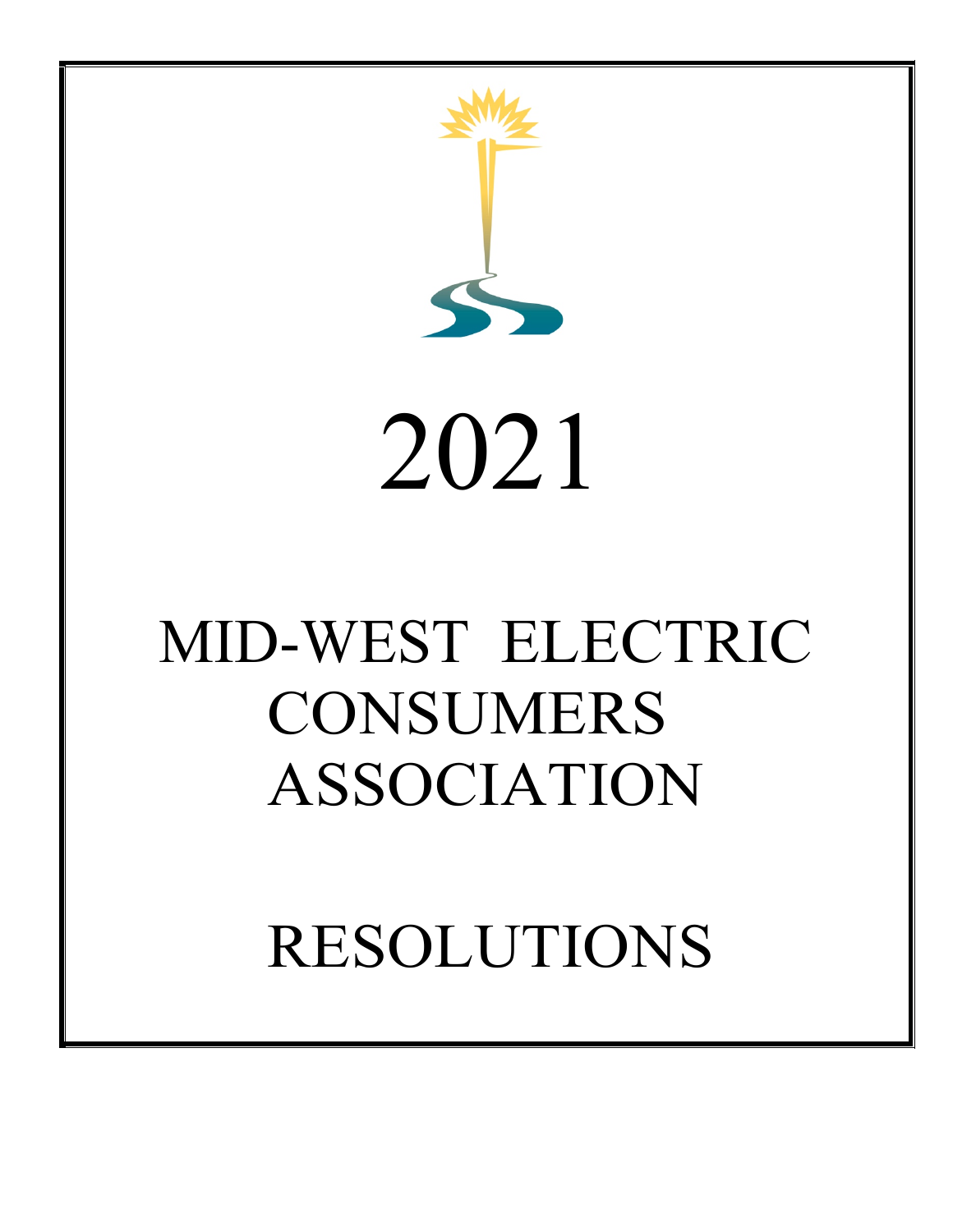# MID-WEST ELECTRIC CONSUMERS ASSOCIATION RESOLUTIONS

# FOREWORD

 Mid-West Electric Consumers Association (Mid-West) was founded to preserve and strengthen rural electric cooperatives, municipal electric systems, public power districts, and the communities they serve. Mid- West's primary missions are to support the consumer-owned electric systems in the Missouri River Basin, to collaborate with likeminded organizations focusing on other river basins, and to support federal hydroelectric and water development programs that serve the public interest. Mid-West works to preserve and to optimize cost-based development of the waterpower and other energy resources of the Great Plains, for the benefit of the people of this region and of the nation. Our members are responsible for and committed to safe, reliable and economical utility service.

 Mid-West prides itself in being democratically governed, ultimately by Mid-West members. Our members believe that the primary strength of a nation is its people. Mid-West thus establishes its policies through democratic processes, discussing potential resolutions and then proposing them to its members for adoption.

 Mid-West is strongly bound to the time-honored congressional mandate that public and consumer-owned systems have first call upon federally generated hydroelectric power. These resources belong to our citizens and should be used by them through their consumer-owned systems, at cost and without profit, and using traditional repayment terms. It is upon these basic principles and with these objectives that Mid-West adopts and publishes these resolutions.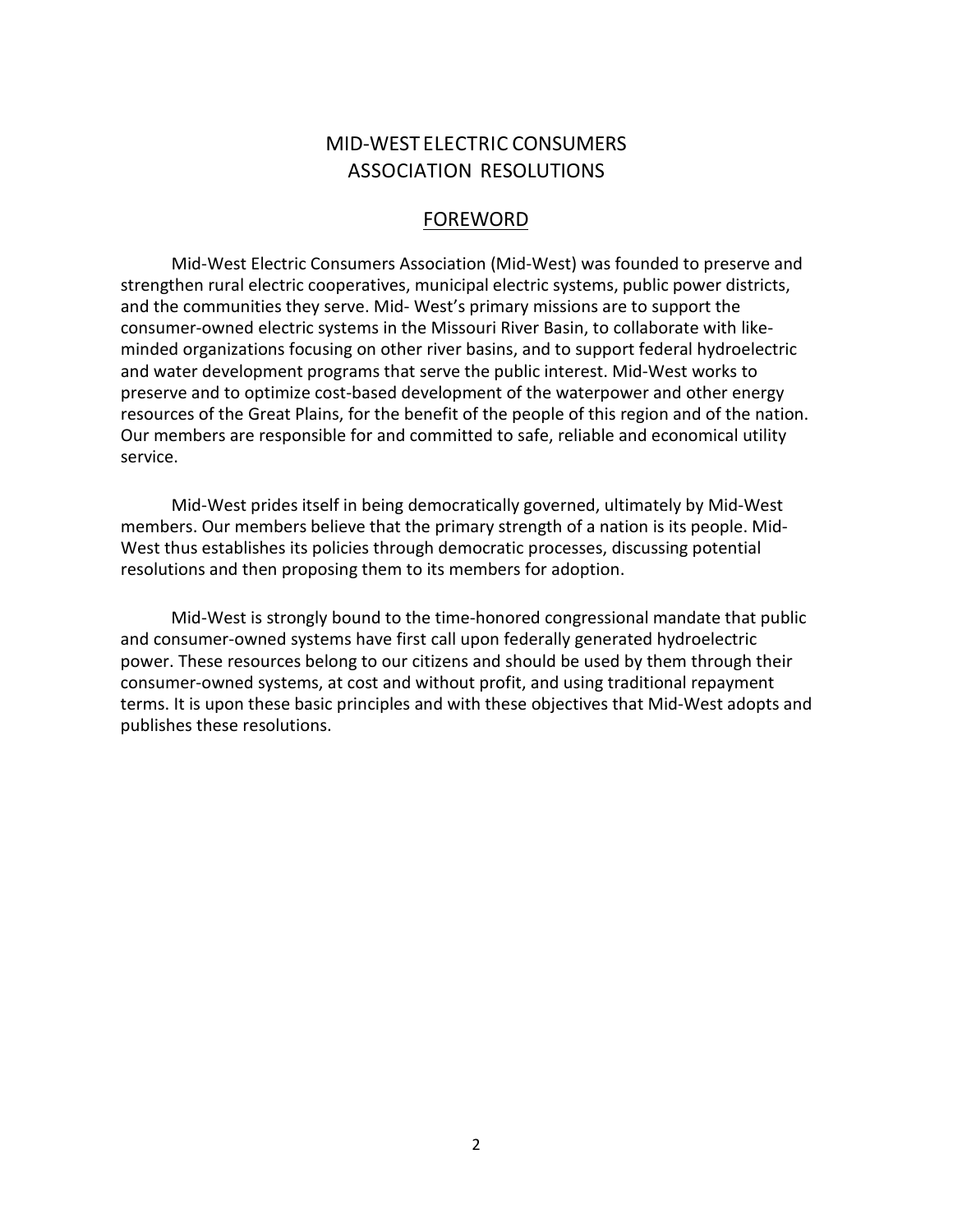# **Table of Contents**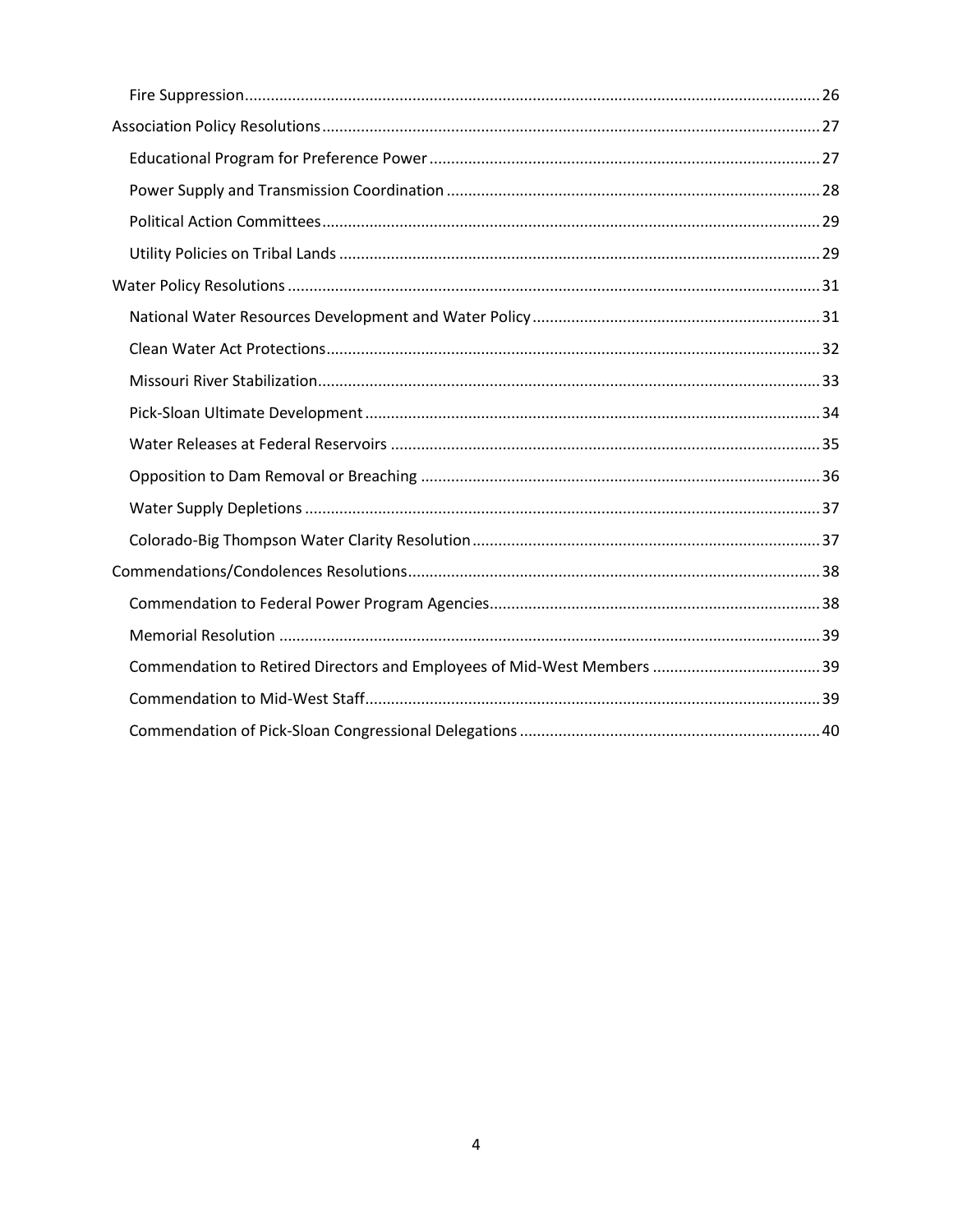# <span id="page-4-0"></span>**2021 MID-WEST ELECTRIC CONSUMERS ASSOCIATION RESOLUTIONS**

# **ENERGY POLICY RESOLUTIONS**

#### **Avoided Costs Mandated by PURPA**

<span id="page-4-1"></span>Mid-West Electric Consumers Association (Mid-West) urges that as the 2005 Energy Policy Act is implemented, the rights of utilities continue to include provisions that assure a utility need only pay a capacity charge for the power when the utility requires additional capacity within its system and that the capacity charge takes into account such factors as availability and reliability while evaluating the utilities' cost in purchasing or constructing the plant themselves.

We support FERC order 872 limiting the size and rates of qualifying facilities and continue to urge the Commission to prohibit the subsidization of qualifying facilities (QFs) by electric consumers through higher rates, by prohibiting the establishment of rates for the purchase of power from QFs at rates which exceed the actual cost which the purchasing utility would have incurred in purchasing or generating the power themselves.

#### **Policy Background**

*In 1978 Congress passed the Public Utility Regulatory Policies Act (PURPA).* 

*Continued pressures to change the avoided cost calculations could impact the ability of consumer-owned electric utilities to plan for power supply at the lowest possible rates for their consumers.*

*PURPA rules require utilities purchase power from qualifying facilities (QFs) at the cost which the utility would have incurred had it purchased or generated the power themselves, i.e., their avoided cost, unless certain market conditions are met.*

# **Efficient Resource Use**

<span id="page-4-2"></span>Mid-West supports research, development, and deployment of sound conservation policies that provide cost-effective solutions for efficient energy use while striving to provide reliable and efficient power generation.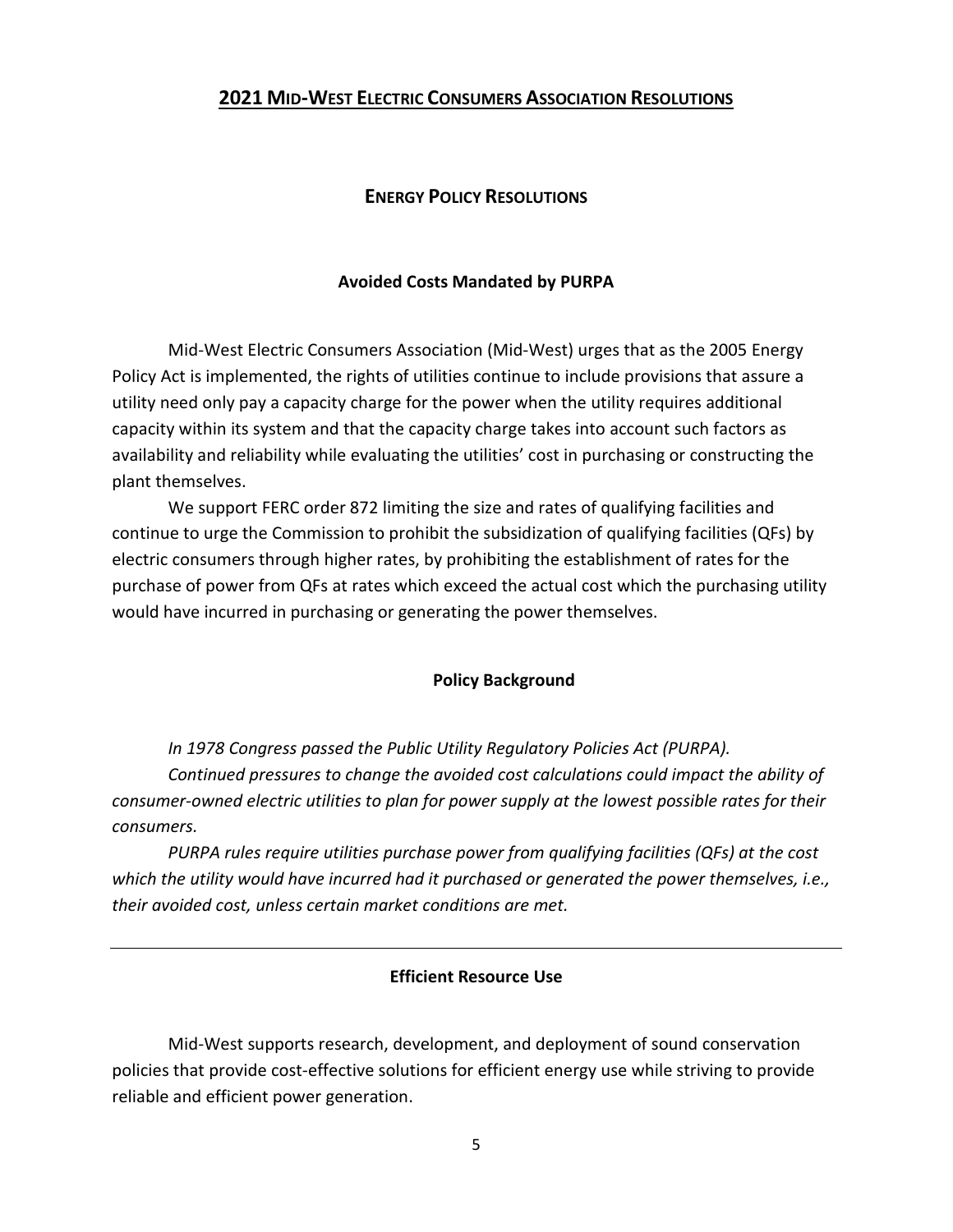We encourage the development and dissemination of educational programs that are designed to provide the public a clear understanding of the benefits of using high efficiency, electric devices designed to use domestically produced resources more efficiently.

We believe state and federal energy policy should promote efficiency improvements at existing electrical generating facilities by eliminating the current disincentives to those efficiency improvements.

# **Policy Background**

*The electric power supply provided by the members of Mid-West is generated from abundant domestic sources.*

*Mid-West members strongly promote and encourage optimal resource use through application of high efficiency energy conversion devices such as ground source heat pumps.*

*Energy efficiency includes power plant improvements that generate more electricity with less fuel.*

*Existing federal regulations regarding existing power plants are a significant deterrent to power plant upgrades that could provide the efficiency improvements that lead to increased environmental benefits.*

*There is a concerted effort by some in the environmental community to shut down coal at any cost, which severely limits the ability to maintain and operate these power plants in an efficient manner.*

*State and federal policies should give utilities the flexibility to make fuel decisions based on sound business practices and their obligation to serve electric consumers.*

# **Federal Power Marketing Administrations**

<span id="page-5-0"></span>Mid-West vigorously opposes the sale of the federal power marketing administrations or divestiture of their power and transmission facilities.

We reaffirm our support for the longstanding congressionally approved standard of cost-based rates for electric power generated at federal projects.

We will, under all circumstances, work to improve the efficiency of federal power operations, protect the contractual federal power supply rights of its members, and resist any unjustifiable increases in electric rates to the ultimate consumers.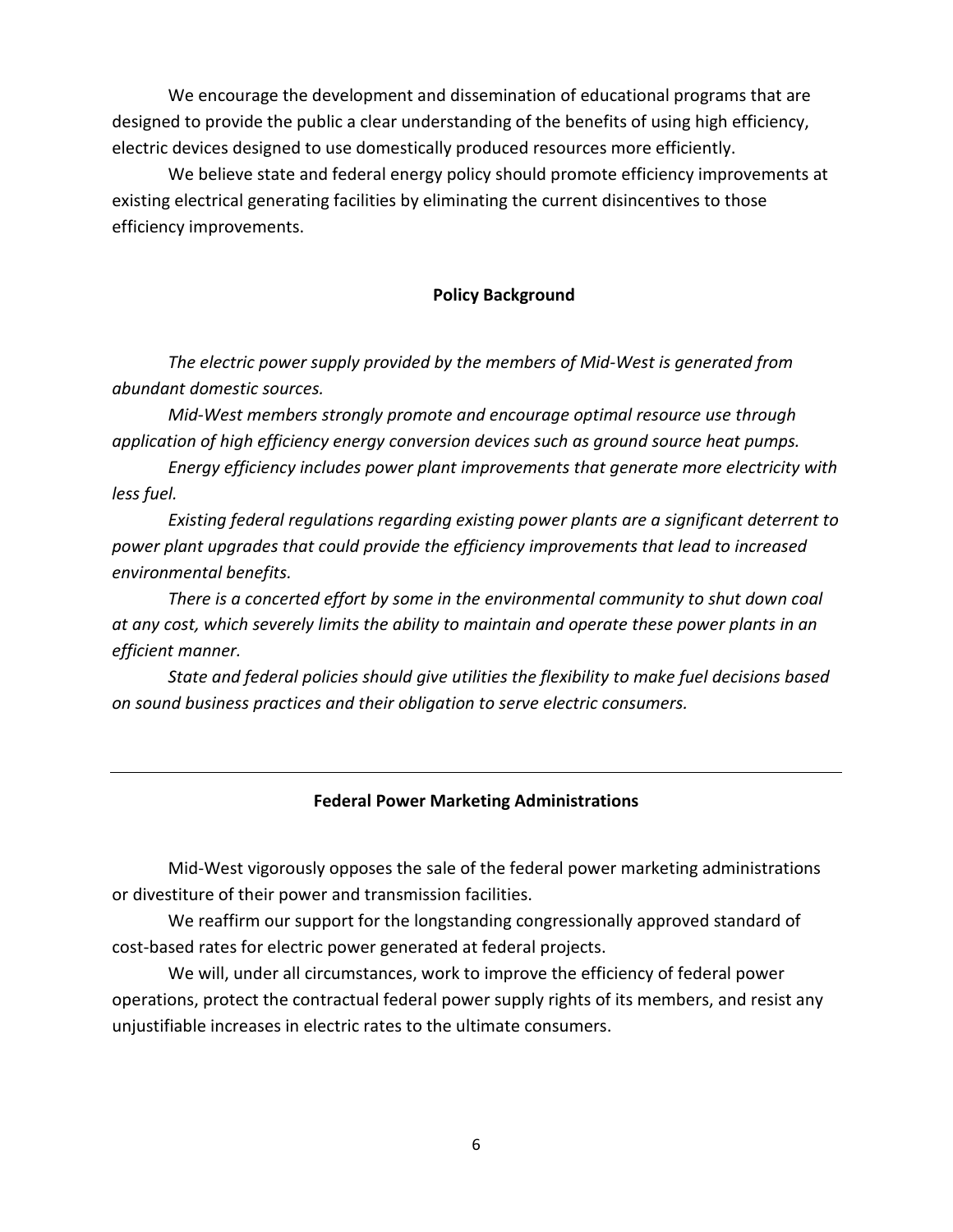# **Policy Background**

*Energy generated at federal hydroelectric facilities of the Pick-Sloan Missouri Basin Program (Pick-Sloan) is essential to thousands of municipal and rural consumers, including farms, businesses, and industries within the nine states of the Mid-West Electric Consumers Association (Mid-West).*

*The power portion, with interest and nearly all of the irrigation portion of the federal capital investment in these multipurpose facilities is being systematically repaid, on schedule, to the U.S. Treasury by these federal preference power customers.*

*Pick-Sloan power revenues also pay for the annual power system's share of the operation and maintenance costs.*

*Substantial investments have been made by preference customers in partnership with the federal government to develop the region's integrated transmission system, thereby optimizing benefits to preference customers and the federal government.*

*Members of Mid-West hold direct power supply contracts for a substantial portion of the Pick-Sloan power supply resources.*

 *The sale, transfer or other disposal of the federal power marketing administrations (PMAs) or the federal power plants and related facilities would:*

- *a. Threaten consumer-owned utilities with uncertainty of supply and significantly higher power rates;*
- *b. Undermine the ability of consumer-owned utilities to provide reliable electric service at competitive rates and thereby increase monopoly in the electric utility industry;*
- *c. Abandon existing repayment agreements between the United States and federal power users.*

*Other proposals to transition the sale of federal power from its current cost-based rates to market-based rates as a way to reduce the federal deficits and the national debt would have the same devastating impacts as sale of the federal PMAs.*

# **Federal Power Regulation**

<span id="page-6-0"></span>Mid-West supports the following principles and urges the Federal Energy Regulatory Commission (FERC) to utilize them in their regulatory actions:

- a. Purchasers of electric energy should be protected from market power abuse in order to assure the ultimate consumer fair and reasonable prices.
- b. Inclusion of Construction Work In Progress in wholesale power and transmission rates should be prohibited.
- c. Pursuant to the Energy Policy Act of 2005, membership by a federal power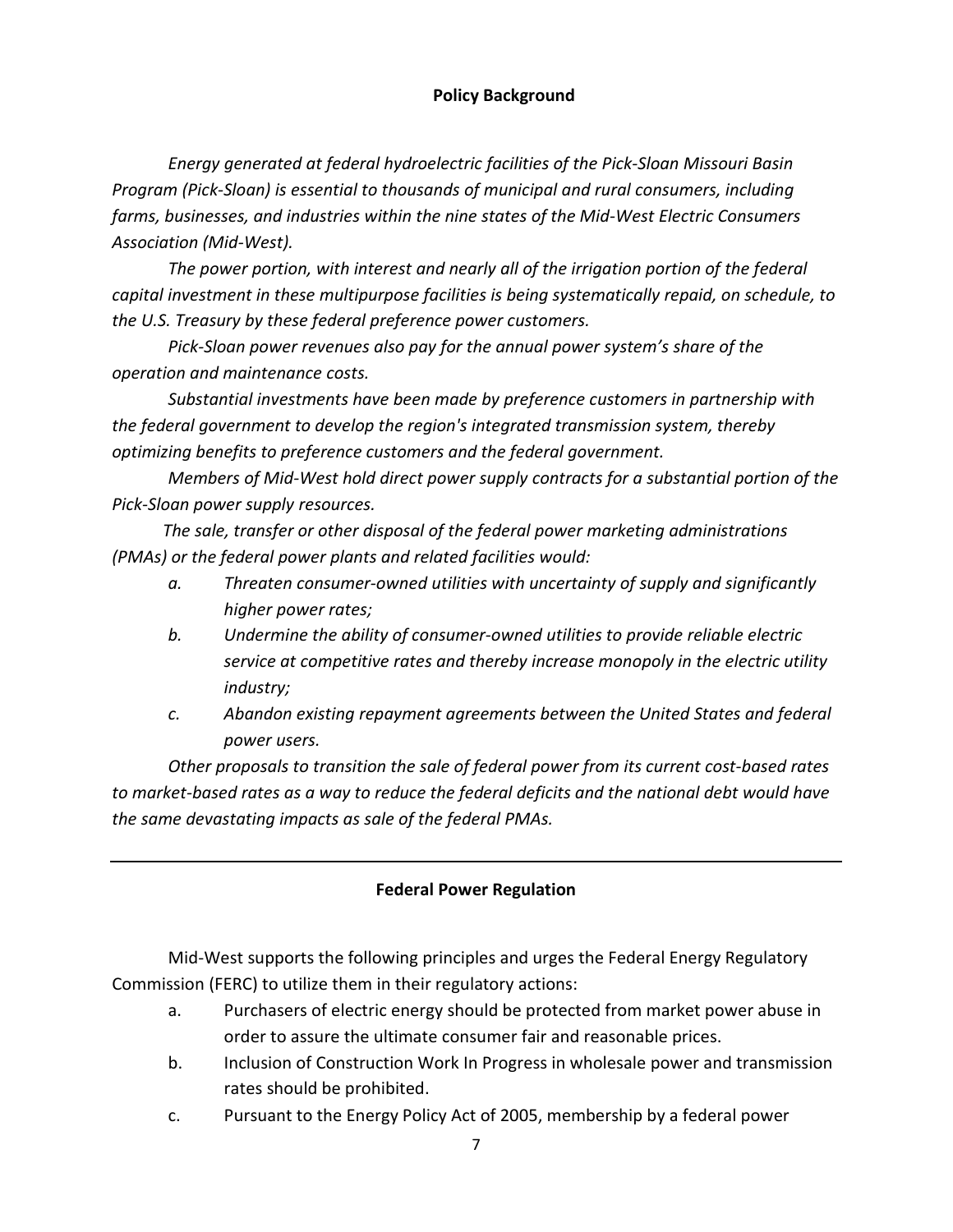marketing agency in a Regional Transmission Organization does not subject the federal utility or any of its electric generation assets, electric capacity, energy, or power sale activities to the jurisdiction or the authority of the FERC.

- d. Discriminatory rate increases, which place wholesale customers in a "price squeeze" situation, whereby high wholesale rates may prevent them from competing at retail with other wholesale suppliers, should be rejected.
- e. Jurisdiction over wholesale power and transmission sales and rates should not be transferred to the various state utility commissions.
- f. The development of Exempt Wholesale Generation, as provided under the National Energy Policy Act of 1992, should be closely monitored to insure that there are no abuses as protected under the original Public Utility Holding Company Act.

# **Policy Background**

*Mid-West opposes full Federal Energy Regulatory Commission (FERC) oversight for municipal electrics, public power districts, rural electric cooperatives, and the federal power marketing agencies and we support the provision in the Energy Policy Act of 2005 that exempts "small utilities," defined as those selling less than 4 million megawatt-hours annually.*

# **Federal Transmission Investments**

<span id="page-7-0"></span>Mid-West urges the federal government to continue to provide adequate funding to support timely joint planning studies, adequate staffing levels and construction of Western Area Power Administration (WAPA) transmission facilities needed for delivery of federal power.

We encourage WAPA to partner with their customers on funding, constructing or owning transmission additions.

We call on Congress and the Administration to ensure any federal transmission incentives would require a study that shows a need for federal power delivery prior to federal funds being used to build transmission.

# **Policy Background**

*Upgrades and additions to the Western Area Power Administration (WAPA) transmission system must be routinely considered to ensure adequate delivery of federally generated power, ensure maintenance of system reliability at an adequate level, and aid in the utilization of the optimum federal energy sources as a part of a responsible national energy policy.*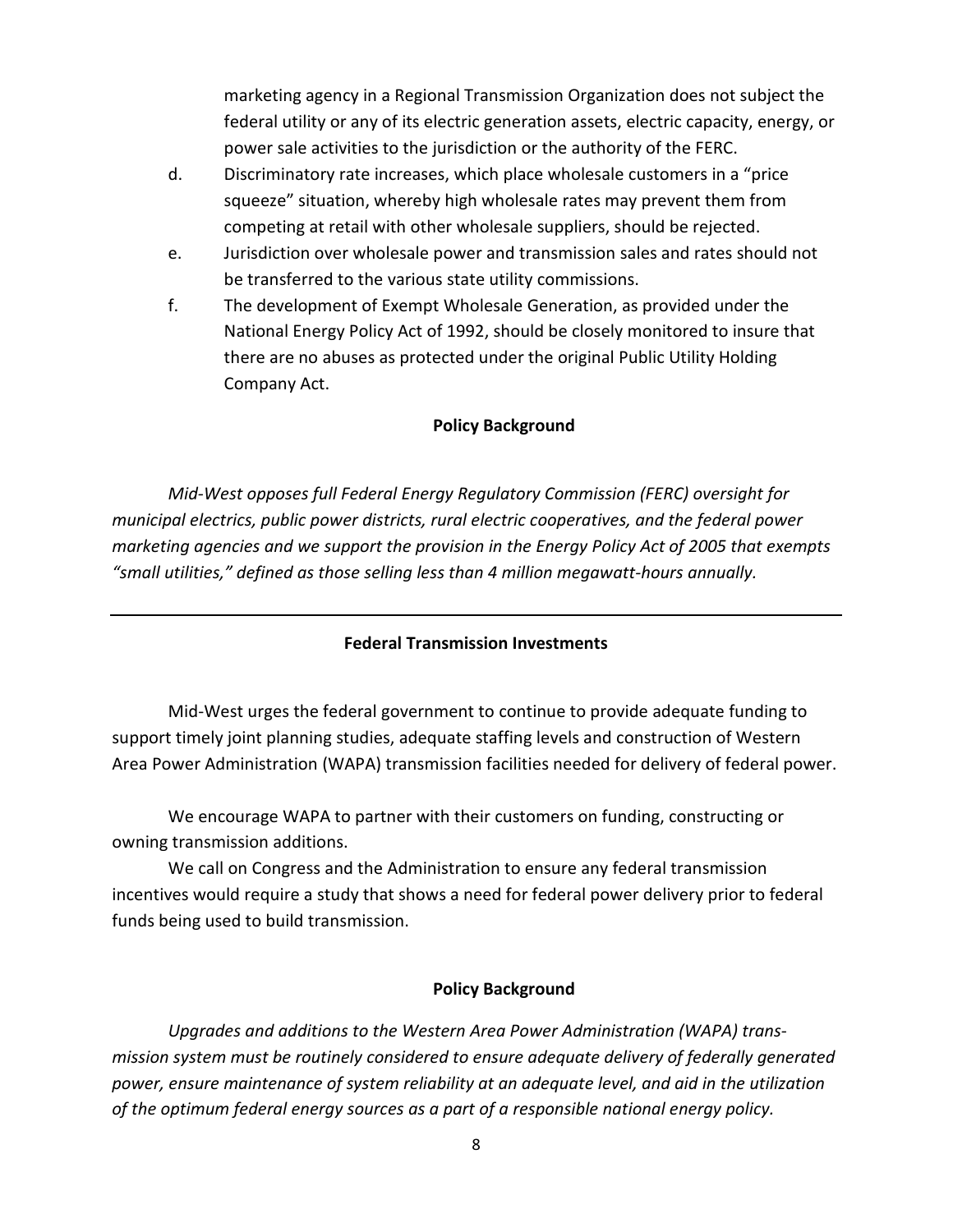*Thorough and timely joint system planning with preference customers and regional transmission partners is a very important precursor to the addition to any transmission facility. The U.S. Congress has provided funding for transmission facilities in the past, and preference customers repay with interest funding provided for such facilities.*

*The Energy Policy Act of 2005 expanded the ability of WAPA to finance a project by allowing the Secretary of Energy to accept and use funds contributed by another entity for the purpose of carrying out a project.*

# **Environmental Externality Costs to Energy**

<span id="page-8-0"></span>Mid-West opposes the use of arbitrary metrics, such as social cost of carbon, in regulatory reviews when their primary purpose is to artificially inflate the cost of coal and other fossil fuels at the expense of real, meaningful, and realistic carbon reductions.

# **Policy Background**

*Environmental, regulatory, alternative energy, and other groups are promoting the development of a "social cost of carbon," which would assign additional costs on energy production because of the perceived effects of carbon emissions on society.*

*These costs would be assessed against fossil fuel-fired generating capacity either in the context of plant operations or in the dispatch of electricity generated by such power plants even if the plant meets all applicable state and federal requirements for environmental compliance.*

*The use of a social cost of carbon is arbitrary and presupposes negative impacts from the use of coal and other fossil fuels without considering the value as firm capacity.* 

#### **Hydroelectricity – A Reliable Renewable Resource**

<span id="page-8-1"></span>Mid-West urges Congress, the Administration and states to take action to classify hydroelectric power from projects both large and small, existing and future, as a renewable resource and that hydroelectric power be treated equal to other forms of renewable energy such as that produced from wind and solar if mandated renewable portfolio standards are adopted. Hydroelectric power resources contribute significantly to the operation of the grid, providing reliable energy, capacity, ancillary services and black start (restoration) services along with eligibility for renewable energy certificates.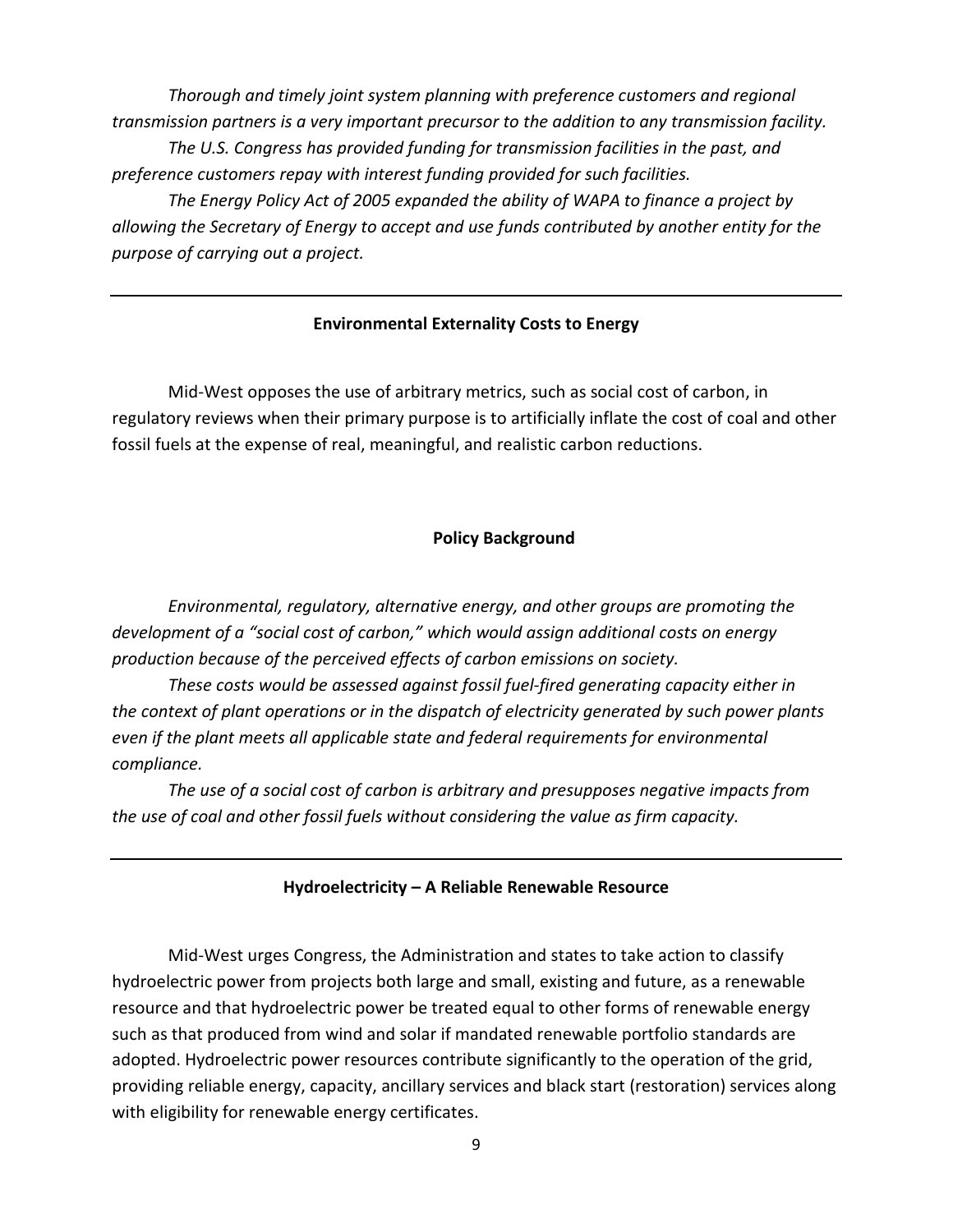# **Policy Background**

*Hydroelectric power facilities provide economical, reliable, emission free, renewable energy for many consumers throughout the country.*

*Defining renewable resources becomes crucial to electric utilities as the federal government, state governments and others look at mandated resource portfolio standards.*

*Hydroelectricity is being rejected as a classifiable renewable resource by some federal agencies, state governments, and other groups for political reasons, even though a definition of renewable energy is: a perpetual, naturally occurring form of energy that can be successfully harnessed to produce electric power, without the creation of waste, greenhouse gas emissions, or byproducts. Clearly, electricity generated by the force of falling water meets this definition.*

# **Hydroelectric Power Benefits**

<span id="page-9-0"></span>The value of the hydroelectric power benefits of the Pick-Sloan Missouri Basin should be reserved to benefit the Firm Power Customers of the region. The Firm Power Customers pay 100% of the costs of the hydroelectric power program under long-term contracts. The Firm Power Customer's also fund capital investment of the hydroelectric power portion, with interest, along with the annual share of the operation and maintenance costs of those multi-purpose facilities.

# **Policy Background**

Since Firm Power Customers pay for 100% of the costs of the hydroelectric power program, Firm Power Customers must retain the multiple benefits of the hydroelectric system. Efforts to dilute or redistribute the benefits paid for, invested in, and received by the Firm Power Customers should be opposed.

<span id="page-9-1"></span>Although the Federal Government is responsible for maintaining the Pick-Sloan Hydro Power assets, but has neglected to provide the necessary funding, many of these customers have been working together since 1997 with the Federal power agencies to provide the funds necessary for timely replacements and repairs of these facilities to continue to enable the value of this resource for future generations.

# **Support for Renewables**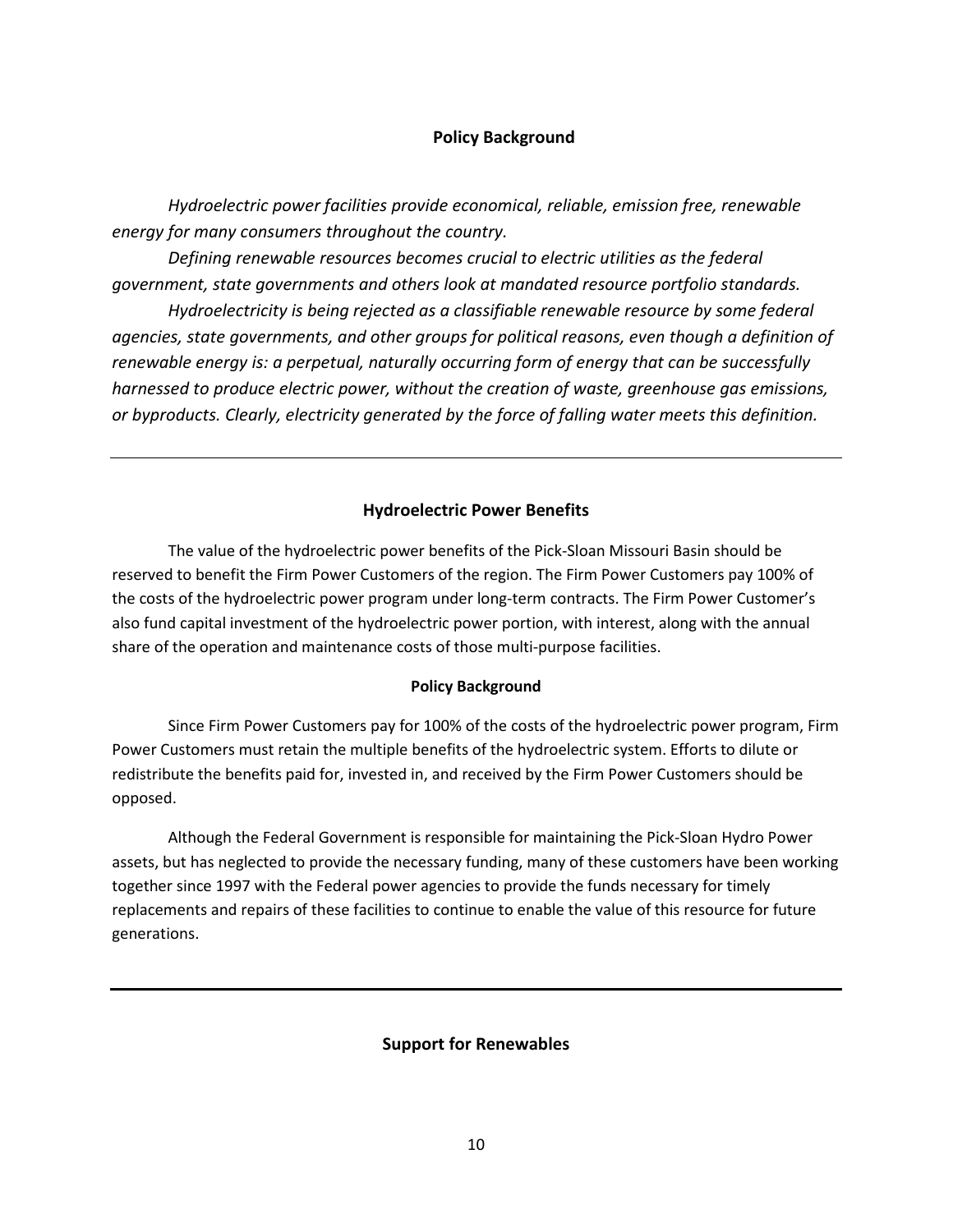Mid-West supports the development of economically feasible renewable energy sources that can be integrated into existing power supply systems without compromising the transmission grid's system performance, reliability, or costs and similarly do not compromise the value of the Missouri River Pick-Sloan Program's (Pick-Sloan's) hydroelectric resources to firm power customers.

We call on Congress and the states to ensure incentives for energy generation are applied uniformly to public power utilities and rural electric cooperatives as they are provided to other utilities.

Although Mid-West does not support the use of already contracted federal hydropower resources to provide firming power for renewable energy projects, we are willing, however, to consider studies to explore how renewable power might be integrated into the regional power supply, so long as the costs of those studies are not borne by the Pick-Sloan's federal power customers.

# **Policy Background**

*We, the members of Mid-West, have a power supply mix of hydroelectric, other renewables, nuclear and fossil fuel generated electricity.*

 *We are committed to a diversified energy generation portfolio that is cost-based and affordable.*

*Interest from consumers in distributed generation, such as rooftop solar, means public utilities will need to make certain that the policies of integrating renewable energy into their portfolios are fair and consistent to ensure consumers who do install distributed generation at their residence or place of business do so in a manner that does not adversely affect electric service or shift costs onto the utility's other consumers.*

*Pick-Sloan Missouri Basin Program (Pick-Sloan) federal power is under long-term contracts to the consumer-owned electric utilities in the region, as well as Native American tribes and some federal and state agencies.*

*Some developers have proposed using federal hydropower to firm renewable generation.*

# **Net Metering**

<span id="page-10-0"></span>Mid-West Electric Consumers Association opposes government-mandated retail net metering that results in subsidization and cost-shifting between consumers. Mid-West believes payment of more than the utility's avoided cost for consumer-produced energy represents an unfair subsidy of some electric consumers by other electric consumers and that the availability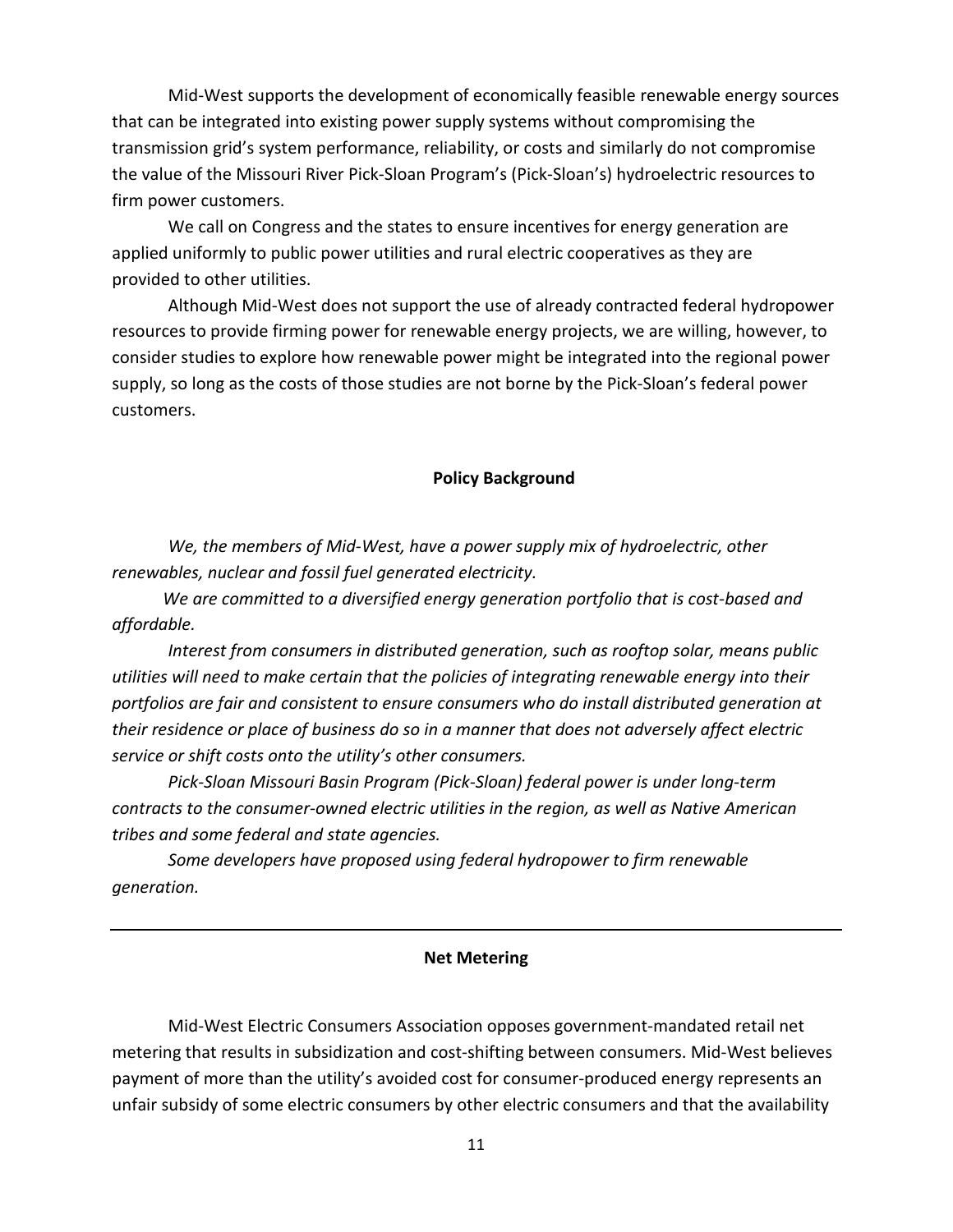of net metering should be a local option and decision made in the cooperative or municipal board room.

# **Policy Background**

*Net metering is a billing mechanism that credits consumers, typically at retail rates, for energy produced by non-utility generation resources that produce excess energy above the consumer's load. The retail rate payment allows consumers to offset the cost of power drawn from the utility. This mechanism requires utilities to purchase power at a much higher price than they can produce it with utility-owned or other generation resources and creates cost-shifting between consumers.* 

# **AGRICULTURE POLICY RESOLUTIONS**

# **Rural Economy**

<span id="page-11-1"></span><span id="page-11-0"></span>Mid-West Electric Consumers Association (Mid-West) opposes any change in the Capper-Volstead Act which would restrict the ability of farmers and ranchers to join together to market their products and receive a fair and reasonable return on their investment.

We encourage Congress and the Administration to pursue initiatives that provide a level and fair playing field to export markets around the globe.

We support rural development with a special emphasis on the creation of renewable fuels as a way to curb out migration, create jobs, develop rural opportunities and create distribution infrastructure.

# **Policy Background**

*Mid-West believes a strong farm and ranch economy is essential to the economic health of this country and its members are beneficiaries of this economy and future success.*

*The members of Mid-West are vital suppliers to and supporters of rural America's primary industries.*

*The United States needs to continue to support domestically produced ethanol and bio-diesel because The American farmer can successfully grow a number of crops that are used to make these fuels.*

*The Capper-Volstead Act is the major enabling legislation for farmer cooperatives, allowing farmers and ranchers to form cooperative organizations for marketing their products and receive a fair and reasonable return on their investment.*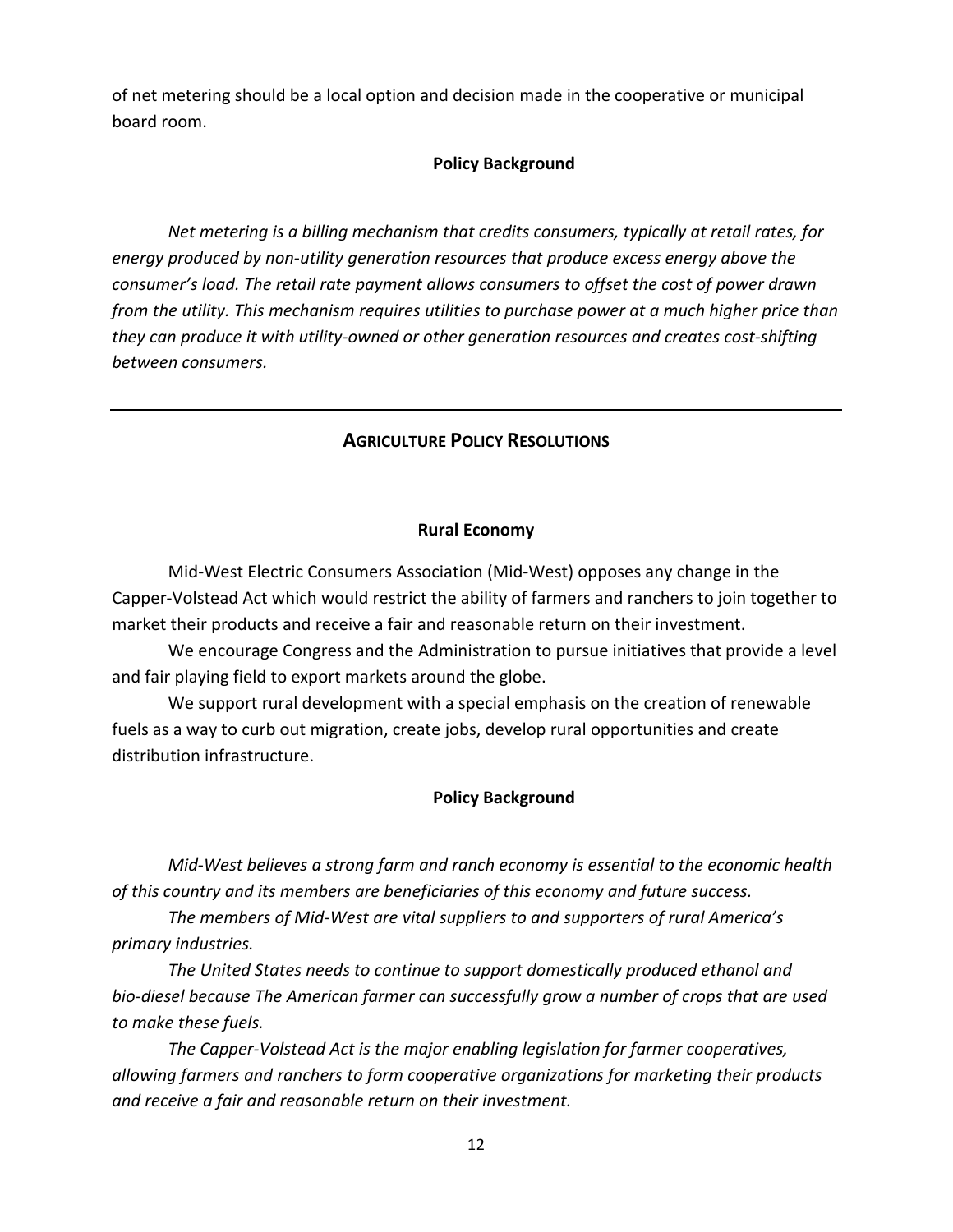# **Rural Communications**

<span id="page-12-0"></span>Mid-West opposes use by others of fiber attached to the Western Area Power Administration (WAPA) transmission system if it is for non-electric operation and if it changes restoration of electrical service as the top priority, increases exposure of the transmission system to physical or cyber security risks, or results in additional costs to WAPA's ratepayers.

# **Policy Background**

*WAPA has been assessing the leasing of fiber to outside entities to expand rural broadband availability. Currently, WAPA prioritizes its fiber system for the delivery of preference power and electric system reliability. Those priorities should not change nor should WAPA be exposed to potential litigation for prioritizing electrical system reliability over thirdparty communications.*

*WAPA ratepayers have spent millions of dollars to increase physical and cyber security. The use of WAPA's fiber system should not prioritize third-party needs above traditional utility needs nor should third-party use result in unidentified individuals being allowed near its facilities.*

# **Rural Utilities Service Program**

<span id="page-12-1"></span>Mid-West supports:

- a. Maintaining loan levels that will meet the necessary credit needs of rural electric cooperatives including G & Ts;
- b. Continued availability of the Federal Financing Bank funding of Rural Utilities Service (RUS) guarantees, U.S Treasury funding and the availability of insured loans;
- c. RUS and Office of General Counsel staffing levels that are adequate to allow for timely processing of loans;
- d. RUS financing for the construction of all base load electric generation facilities.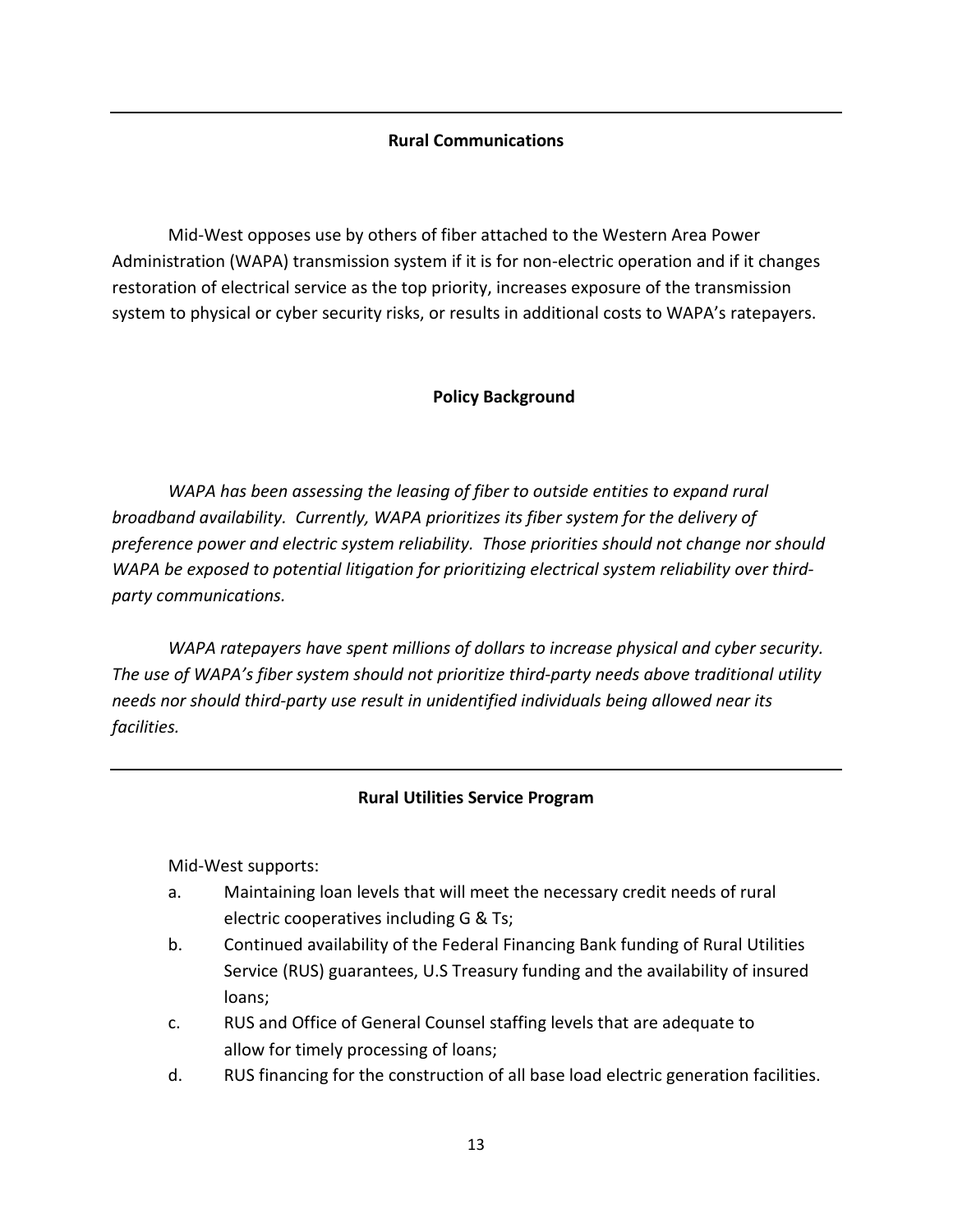We reaffirm continued support for a strong, viable RUS program and commitment to the program's future.

We urge Congress to continue to provide adequate funding for RUS's rural development programs, including funds for rural electric systems to provide water and waste services, funds for small business incubators, and funds for rural distance learning and medical links; but these programs should in no way reduce the available funding for the core RUS electric loan program.

We continue to oppose any proposals to eliminate or weaken the RUS electric loan program.

# **Policy Background**

*A strong Rural Utilities Service (RUS) is vital to the financing of the nation's rural electric network of generation, transmission, and distribution facilities.*

*The rural electric cooperatives within the Midwest region and other rural electric cooperatives all across the country are investing funds to rejuvenate aging electrical systems, working with their communities in rural economic development, and helping to develop rural water, broadband, and other services.*

*There have been problems not only with funding but also with available staffing to administer the program.*

*The RUS continues to provide universally available programs at the lowest cost funding for electrical system improvements, engineering guidelines and standards for construction and operation of the electrical systems, zero based loans for economic development and a base of support for rural infrastructure building.*

*Mid-West is deeply concerned about continued financing to an industry as basic as the rural electric program at rates that will assure the continued success of the program without unfairly burdening rural electric consumers and the taxpayer.*

<span id="page-13-0"></span>*The opponents of the program are trying to limit the ability of RUS to issue loans for conventional base load generation.*

# <span id="page-13-1"></span>**FEDERAL BUDGET AND TAX POLICY RESOLUTIONS**

**Net Zero Appropriation**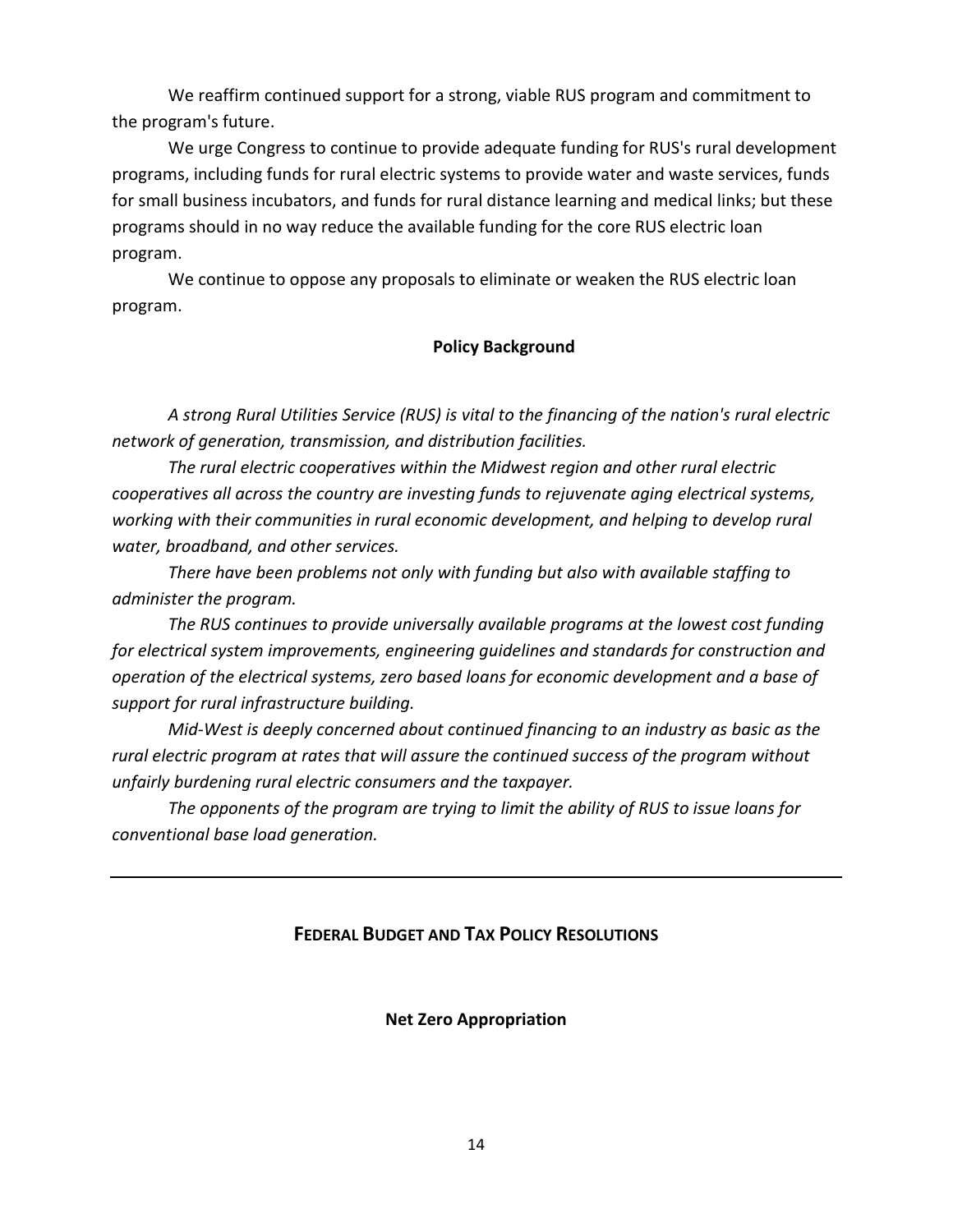Mid-West Electric Consumers Association (Mid-West) supports the Congressional budget scoring that allows a "net zero" appropriation for the annual expenses of the Western Power Administration.

# **Policy Background**

*The budget of the Western Area Power Administration (WAPA) is initially funded by a Congressional appropriation.*

*The annual costs of WAPA are repaid with power revenues deposited into the U.S. Treasury in the year those costs are incurred.*

*The treatment of WAPA's annual costs in the Congressional Budget process had traditionally not recognized that those dollars are returned to the U.S. Treasury in the same year and thus do not contribute to the federal deficit.*

*As a consequence the budget of WAPA was subject to reductions intended to reduce the federal deficit, which threatened the reliability of the federal transmission system and the delivery of federal power.*

*Federal power customers have established work plan review groups in cooperation with WAPA to review expenditures, which ensures federal power customer oversight.*

*A change in the treatment of WAPA's annual appropriations, except Purchase Power and Wheeling, in the Congressional budget process that recognizes that WAPA's annual expenses are returned to the Treasury in the same year has been enacted, resulting in a net appropriation at the end of the year of zero dollars ("net zero").*

# **Diversion of Federal Power Revenues**

<span id="page-14-0"></span>Mid-West urges Congress and the Executive Branch to adhere to principles and policies of federal law governing designation of project uses, allocation of costs and irrigation assistance repayment for existing and future federal projects.

# **Policy Background**

*Since 1902 water and power interests have enjoyed a successful, mutually beneficial partnership under federal reclamation law.*

*Power revenues repay in excess of three-quarters of the reimbursable federal investment at multi-purpose projects built by the United States including 100% of the capital costs of*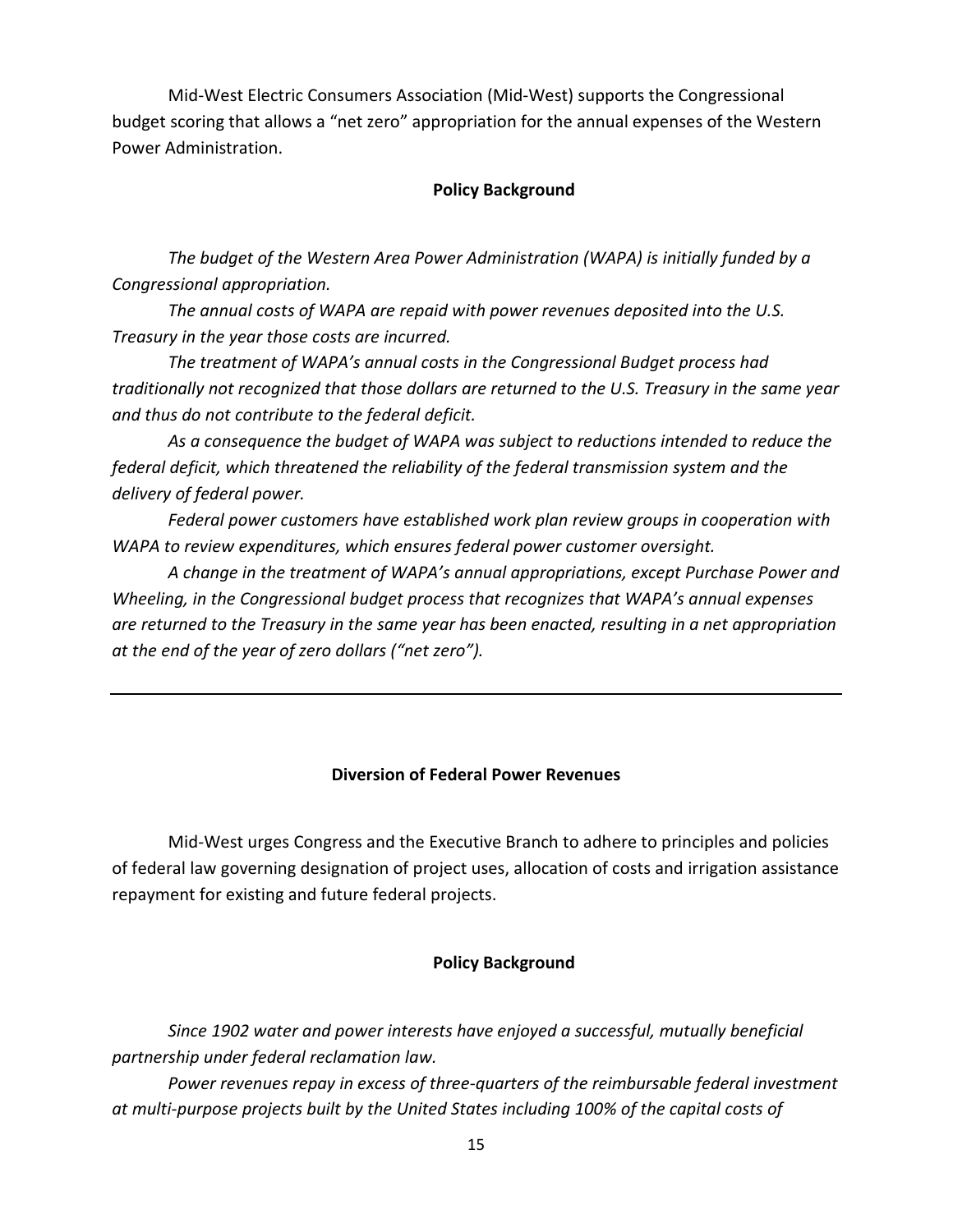*hydropower facilities (with interest) as well as a substantial amount towards repayment on nonpower functions, particularly irrigation.*

*Historically a number of proposals surfaced which would divert federal power and/or power revenues, not only within but outside the territory of the power marketing administration from which such originate, for various purposes, including, but not limited to:*

- *a. Subsidization of municipal, rural and industrial water costs;*
- *b. Altered repayment schedules for irrigation assistance costs;*
- *c. Re-designation of certain project features as main project works in order to reallocate costs to power users;*
- *d. Designation of new project uses that take priority over power allocations to preference customers;*
- *e. Funding for enhancement of fish and wildlife programs;*
- *f. Funding for rehabilitation of older irrigation project facilities.*

*These proposals would unfairly single out power users to bear a disproportionate share of the resultant impacts.*

# **Lead Agency Power Marketing Administrations**

<span id="page-15-0"></span>Mid-West supports the four Federal PMAs and their statutory responsibilities regarding hydropower development and marketing including their public preference obligations, reservoir cost allocation and reallocation, repayment and rate responsibilities, and transmission requirements whether or not a PMA participates in a regional transmission organization. Additionally, any power additions at federal hydropower projects can only be made if the projects cannot be completed by the Corps of Engineers or Bureau of Reclamation with PMA customer support and then only with the full approval of the PMA involved, based on a costbenefit analysis, regional preference customer needs, and that the added power co-mingled should be marketed by that PMA to preference customers.

# **Policy Background**

*Power Marketing Administrations (PMAs) are the fully and legally constituted power marketing authorities that are charged by law to ensure that preference rights are upheld.*

*Existing public preference law mandates that first allocations and sales of power from hydroelectric generating facilities at federal projects owned and operated by the U.S. Army Corps of Engineers (Corps) and the Bureau of Reclamation (Reclamation) - federal generating agencies - are to be offered to rural electric cooperatives, municipal utilities and other public power bodies.*

*Non-federal financing of hydroelectric generating facilities at federal projects inherently*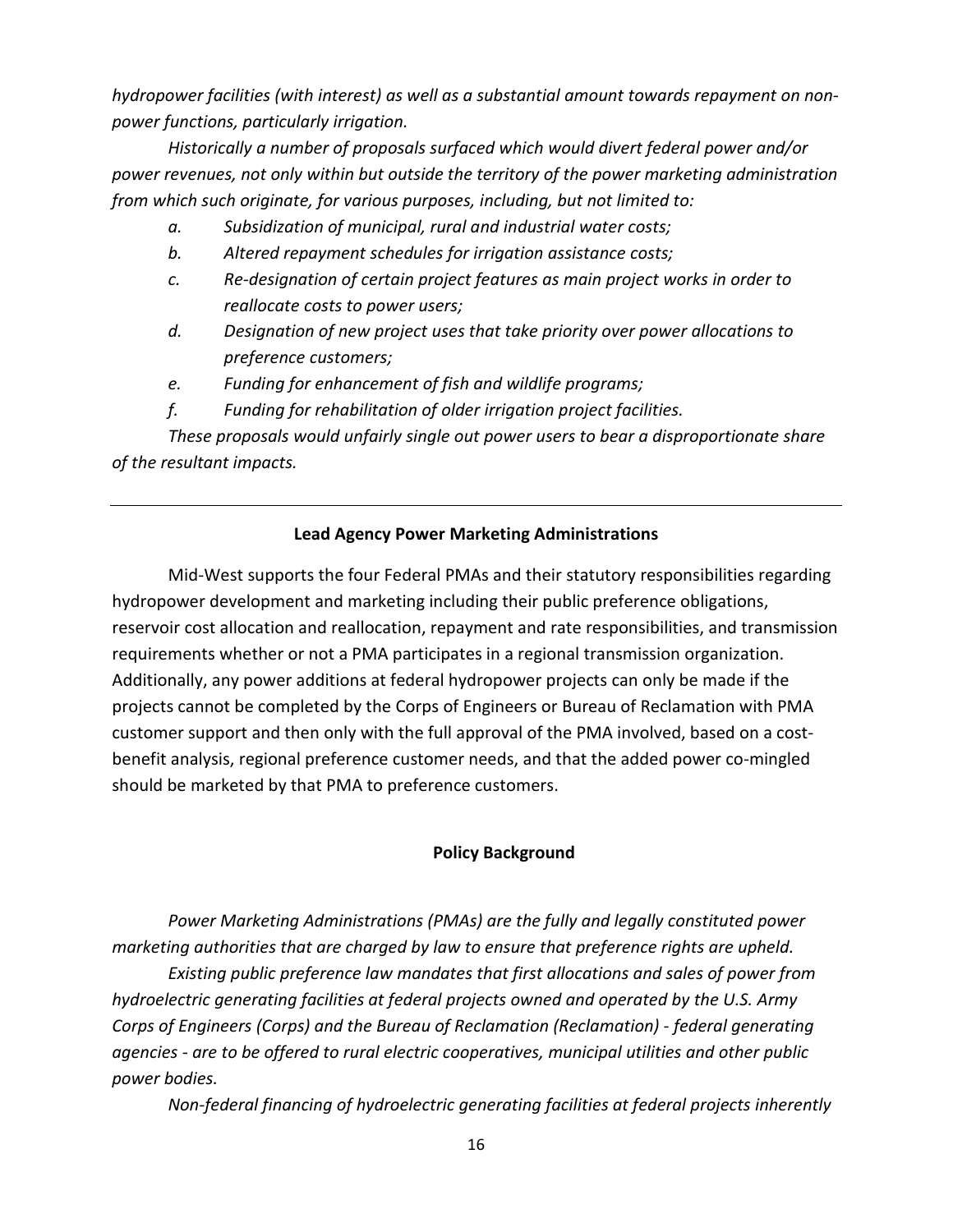*impacts such basic PMA responsibilities as hydropower allocation repayment and rates, and transmission which should involve customer input and solutions.*

*The PMAs have built and contracted for an extensive transmission system to assure reliable delivery of federal hydropower to their preference customers, which does not change with a PMA's participation in a regional transmission organization.*

# **Adequate Funding at Federal Hydropower Projects**

<span id="page-16-0"></span>Mid-West strongly supports appropriate federal funding of federal hydroelectric facilities for the power marketing administrations, the Bureau of Reclamation and the U.S. Army Corps of Engineers through Congressional appropriations. In the absence of sufficient federal funding, however, we believe financial support is best provided by those most closely associated with and affected by it, and that local support by the preference power community through Western States Power Corporation is the most effective and efficient means of maintaining the Federal power system. We oppose additional borrowing authority for the Pick-Sloan Missouri Basin Program portion of the Western Area Power Administration. We support asset partnerships between power customers and the Federal power agencies to provide for new and additional facilities. We do not support alternative financings by interests that have limited exposure to the Federal power system, that are unaffected by the condition and cost of federal facilities, or that would cause PMA customers to pay for unnecessary costs without offsetting benefits, including Western Area Power Administration's access to receipts and/or alternative financing by third parties.

Mid-West appreciates the opportunity to review federal agency capital programs and urges those federal agencies to continue a collaborative process to develop mutually-beneficial solutions to its funding needs.

# **Policy Background**

*The Western Area Power Administration (WAPA), US Army Corps of Engineers (Corps), and the U.S. Bureau of Reclamation (Reclamation) - federal power agencies - are required to obtain funding through appropriation procedures.*

*Mid-West has consistently and strongly supported appropriations for the agencies, as well as legislation which would give greater certainty and stability to WAPA.*

*Continued federal appropriations must remain the primary support for sustaining the federal power program, but should not preclude alternative funding methods to complement those appropriations. In the absence of federal appropriations, alternative financing of federal*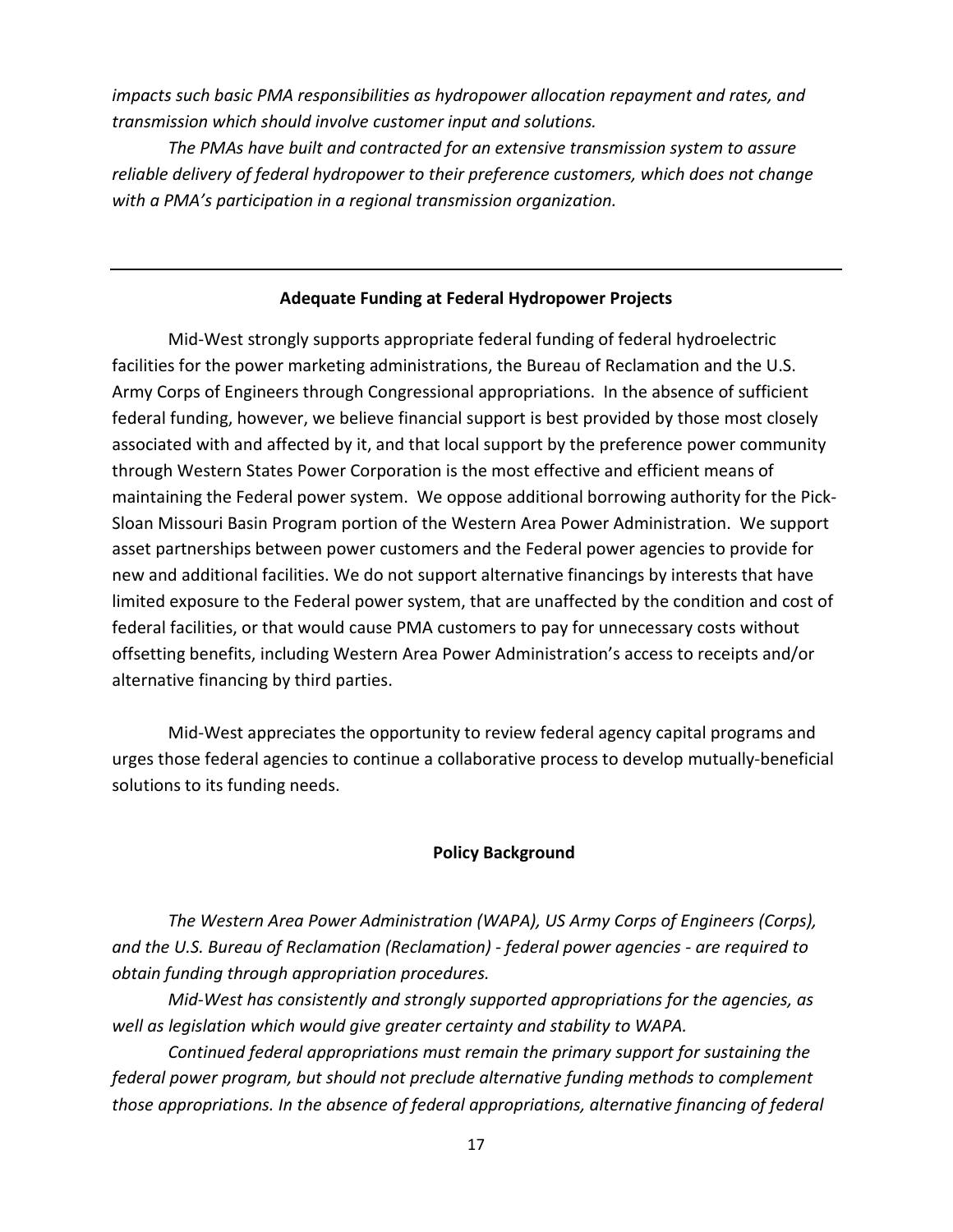*power projects has been provided by preference power customers, provided that they are within customers' capabilities and for the agencies' core mission, specifically the marketing and delivery of federal hydropower from Corps and Reclamation generating facilities to firm power customers.*

*The preference customers continue to work with the federal agencies to identify capital projects needs and improvements to their systems, and have a proven record of providing financial assistance to the federal power program through the Western States Power Corporation (WSPC). WAPA has not demonstrated that overall funding mechanisms – both from Congress and its firm power customers – fail to meet its needs.*

*The preference power customers, because of their long-term association with and financial participation in the federal power program, are in the best position to provide meaningful advice, guidance, and financial support for replacements and improvements, when necessary, to the federal system.*

*Mid-West believes that those who ultimately pay for the federal facilities through their electric rates, and who depend on the reliability and production of the power projects, have an abiding interest in the funding and accountability of the power program.*

*WAPA regardless of the method and source of funding for the federal power program, must establish rates at their lowest cost consistent with sound business principles, and should also be guided by such principles in their planning process.*

*Any discussion regarding new partnerships or funding sources requires different sources of input and advice during the planning process. Federal power customers expect to be involved in this effort through the existing Memorandum of Understanding between the agencies and customers, through the WSPC review processes, and other venues where appropriate.*

# **Retention of Federal Hydropower Operational Responsibilities**

<span id="page-17-0"></span>Recent federal legislation streamlines the title transfer of federal water supply assets to private entities. Mid-West supports the retention of control by federal agencies of federal facilities in multiple-purpose projects that include power generation and transmission facilities dedicated to preference customers, except when such transfers of control to preference customers or not-for-profit organizations shows demonstrated improvements in operating efficiencies and economies, while protecting existing rights to the quantity and value of the power output.

#### **Policy Background**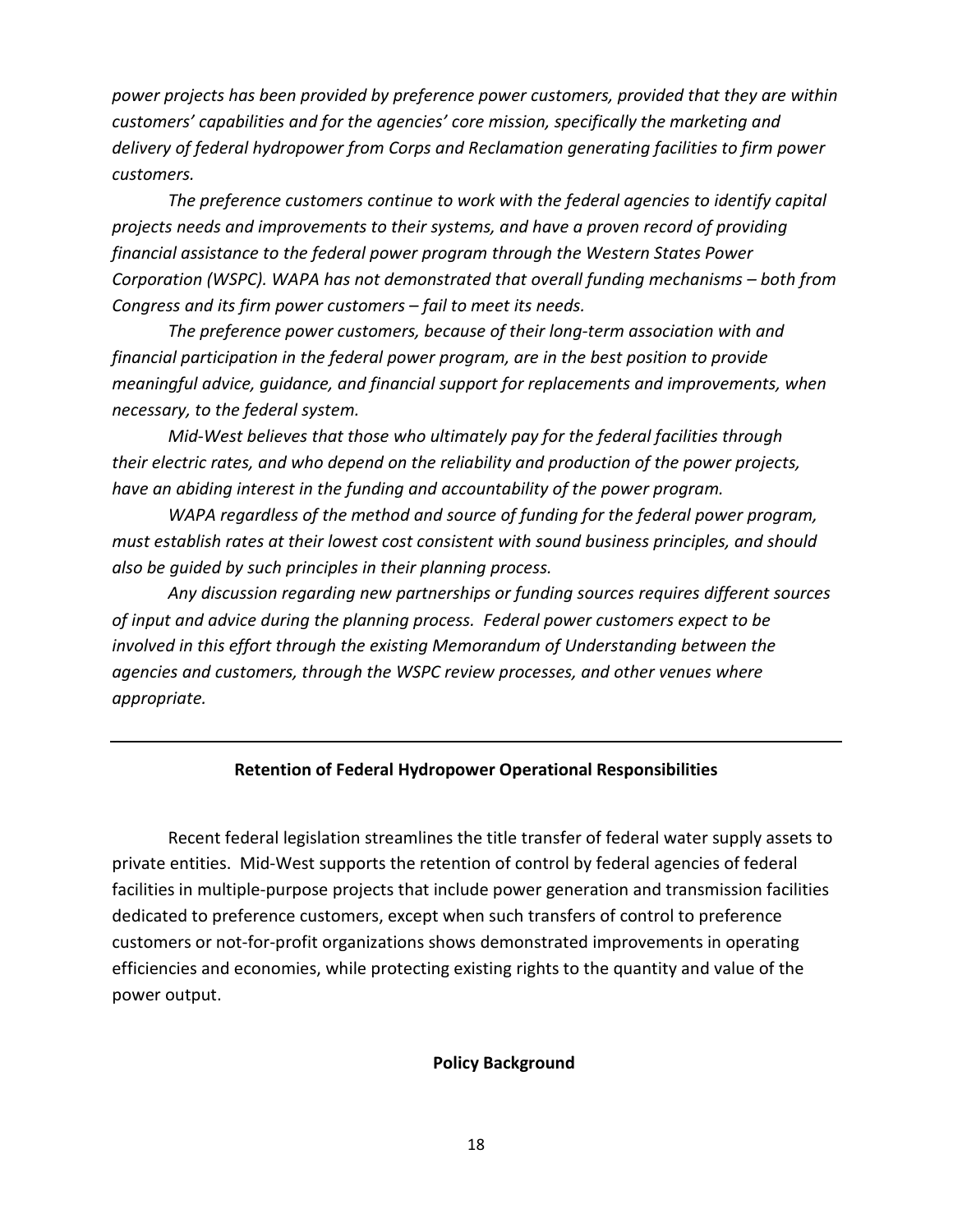*Transfer of control of power generation and transmission facilities of multipurpose federal projects to the control of non-federal agencies could threaten the balance that must prevail among various authorized purposes of such projects and could seriously disrupt the achievement of multipurpose objectives. Recent federal legislation streamlining the title transfer of federal water projects to private entities prohibits the new transfer process from applying to federal multi-purpose projects where the multipurpose project includes hydropower generation sold by a power marketing administration.*

*Operations, maintenance and replacement (OM&R) of federal power facilities are the largest single component of rates paid by the customers of the federal power marketing administrations (PMAs).*

*The costs allocated to OM&R by the Bureau of Reclamation, the U.S. Army Corps of Engineers, and the PMAs must be managed so that they minimize rates while at the same time maintaining the reliability of the generating projects.*

#### **Payment of Non-Reimbursable Costs**

<span id="page-18-0"></span>Mid-West opposes any administrative changes or legislation that requires payment of non-reimbursable costs at federal multipurpose water projects by power and water consumers.

# **Policy Background**

*Charges for power and water from federal multipurpose-water projects, historically, have been based on reimbursable costs (the cost of providing service—with other costs incurred through federal appropriations) and have been administratively changed in recent years to cover some non-reimbursable costs in power costs as well.*

*Reimbursable costs are defined as power investment with interest, municipal and industrial investment with interest, and irrigation investment without interest, which are to be repaid by project beneficiaries, including power and water customers.*

*Power investments are repaid through contracts for power sales; and irrigation investments are repaid through supplemental revenues from power sales.*

*Non-reimbursable costs are defined as flood control, navigation, recreation, fish and wildlife, and miscellaneous cost, which are repaid out of the Federal Treasury without reimbursement by a project beneficiary.*

*Power and water consumers have, historically, accepted and agreed with the division of*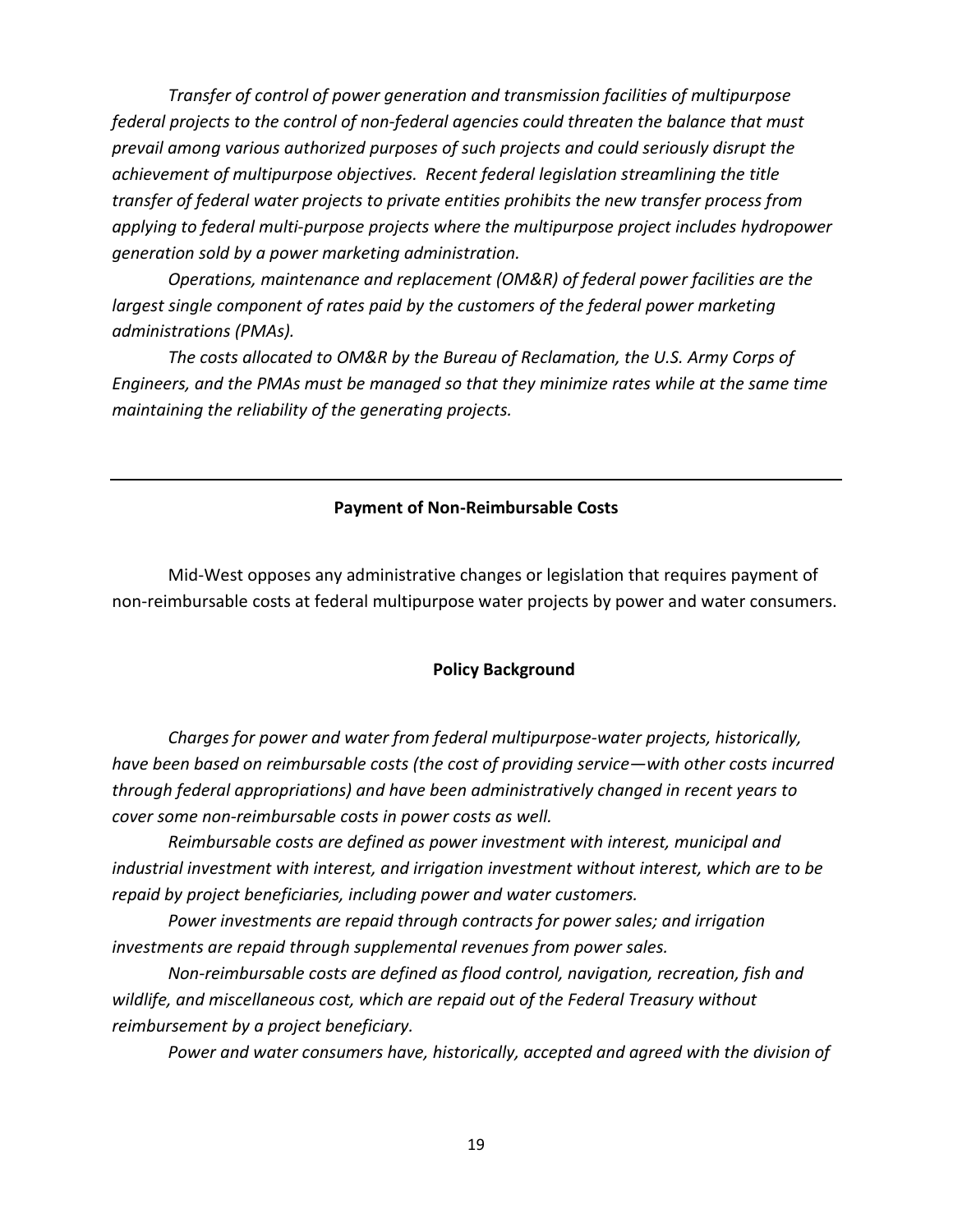*costs and repayment structure whereby they are required to pay for those costs and investments allocated to their specific benefit and are not required to pay those costs which benefit the general public— like recreation, fish and wildlife, and security, etc.*

#### **Pick-Sloan Rates**

<span id="page-19-0"></span> Mid-West supports collaborative efforts between the federal power customers, the Western Area Power Administration, the Corps of Engineers, and the Bureau of Reclamation to provide timely and standardized financial reports. We also support setting Pick-Sloan hydroelectric rates at levels sufficient to assure repayment of responsibilities to the U.S. Treasury and payment of appropriate annual operating expenses while recognizing the longterm effects of varying hydrologic conditions. We urge each of the federal agencies that are funded from Pick-Sloan revenues to aggressively pursue cost containment strategies.

# **Policy Background**

*The Western Area Power Administration (WAPA) is responsible for marketing and setting rates for the hydroelectric resources of the Pick-Sloan Missouri Basin Program (Pick-Sloan.*

 *The rate for Pick-Sloan power is established by law to be the lowest rate to consumers consistent with sound business principles.*

*WAPA rates, by law, must be set at a level to recover the costs of operation, maintenance, and replacements, and to assure timely repayment of the reimbursable Pick-Sloan federal investment with interest, as well as payment of irrigation costs beyond the irrigator's ability to repay.*

 *The hydroelectric rate for Pick-Sloan power is made up of costs of the U.S. Army Corps of Engineers (Corps), the U.S. Bureau of Reclamation (Reclamation) and WAPA.*

 *The WAPA rate setting process requires a public participation process, which includes meetings with customers and the public to review the components of the rate and to seek the input of WAPA customers.*

 *Mid-West members view the timely repayment of the reimbursable federal investment and appropriate operational costs in Pick-Sloan as a paramount obligation.*

 *WAPA makes new investments in Pick-Sloan at current interest rates, which puts upward pressure on the Pick-Sloan rate.*

 *WAPA has additional responsibilities under the Transmission Infrastructure Program*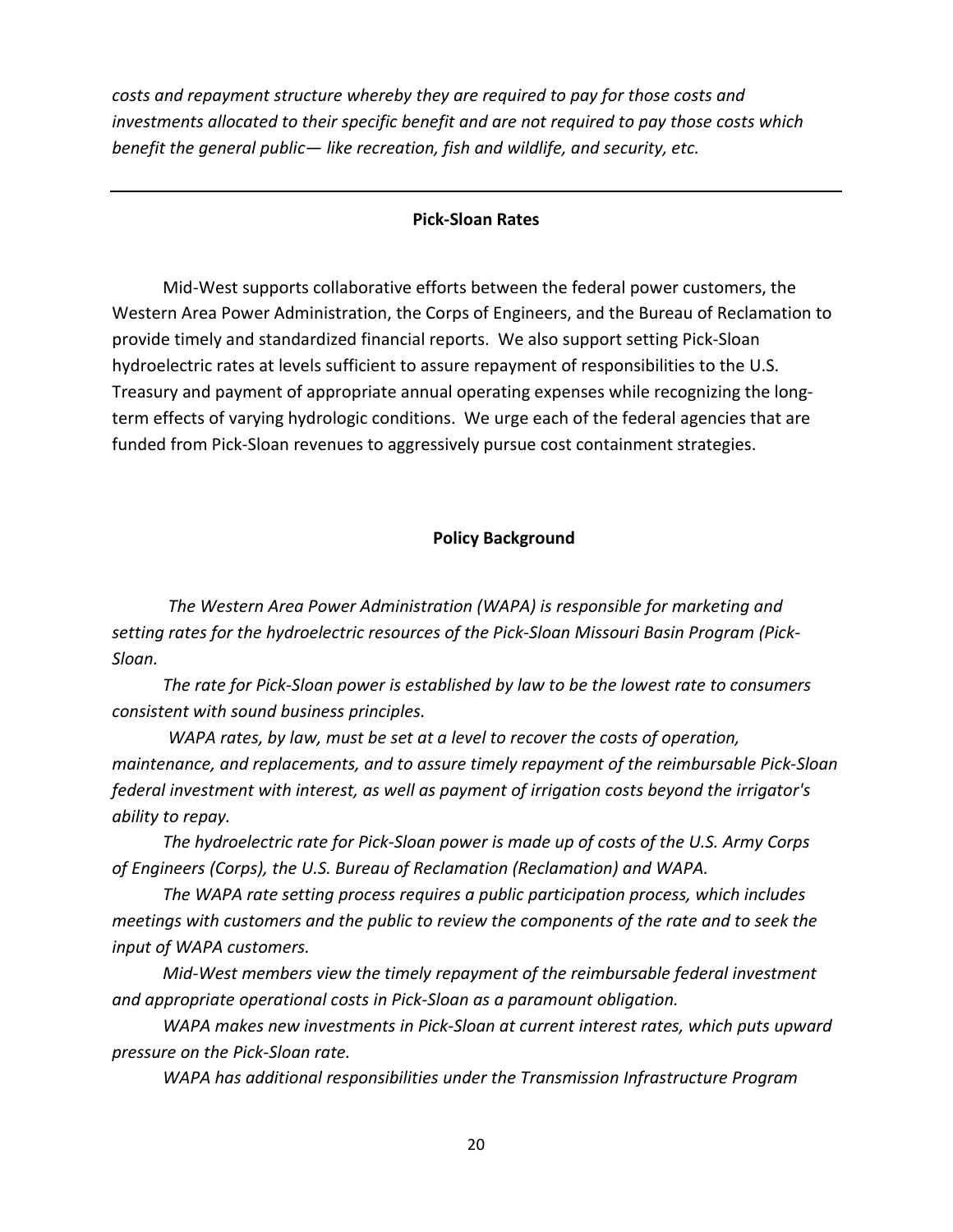*(TIP) which requires separation of TIP costs and rates from WAPA's core mission – the delivery of federal power.*

 *WAPA has instituted a cost control program to ensure the most effective use of investments.*

 *Mid-West and its members developed and successfully used a drought adder component to the Pick-Sloan rate in order to ensure more timely repayment of related costs while protecting firm power customers from an inflated rate after those costs have been repaid.*

 *Reclamation has been working with Mid-West to develop detailed cost information for the hydropower rates.*

# **Dam Safety Cost Allocation at Federal Hydroelectric Projects**

<span id="page-20-0"></span>Mid-West supports the allocation of dam safety modification costs in accordance with the non-reimbursable provisions of the Dam Safety Act of 1986, thus limiting the allocation of these costs for project purposes to 15%, consistent with the law.

# **Policy Background**

*Investments may be necessary to maintain dam safety.*

*Congress established the national policy for the allocation of dam safety investments at U.S. Army Corps of Engineers' (Corps') projects with the Dam Safety Act of 1986 (Dam Safety Act, or, the Act). The Act limits the percentage of dam repair costs that may be assigned to project purposes to 15% of total modification costs that are "deemed necessary for safety purposes." Primary to this non-reimbursable classification are the provisions that specify safety costs incurred to meet current engineering standards or to accommodate revised hydrology levels developed after the construction of the dam should be non-reimbursable.*

<span id="page-20-1"></span>*The Corps has made dam safety investments of over \$1 billion at two dams that generate power marketed to preference customers by the Southeastern Power Administration (SEPA). The Corps incorrectly interpreted the law by allocating these costs without appropriate consideration of the non-reimbursable provisions of the Act, assigning the modification costs to project purposes. SEPA established preference customer rates that appropriately allocate these costs according to the Dam Safety Act.*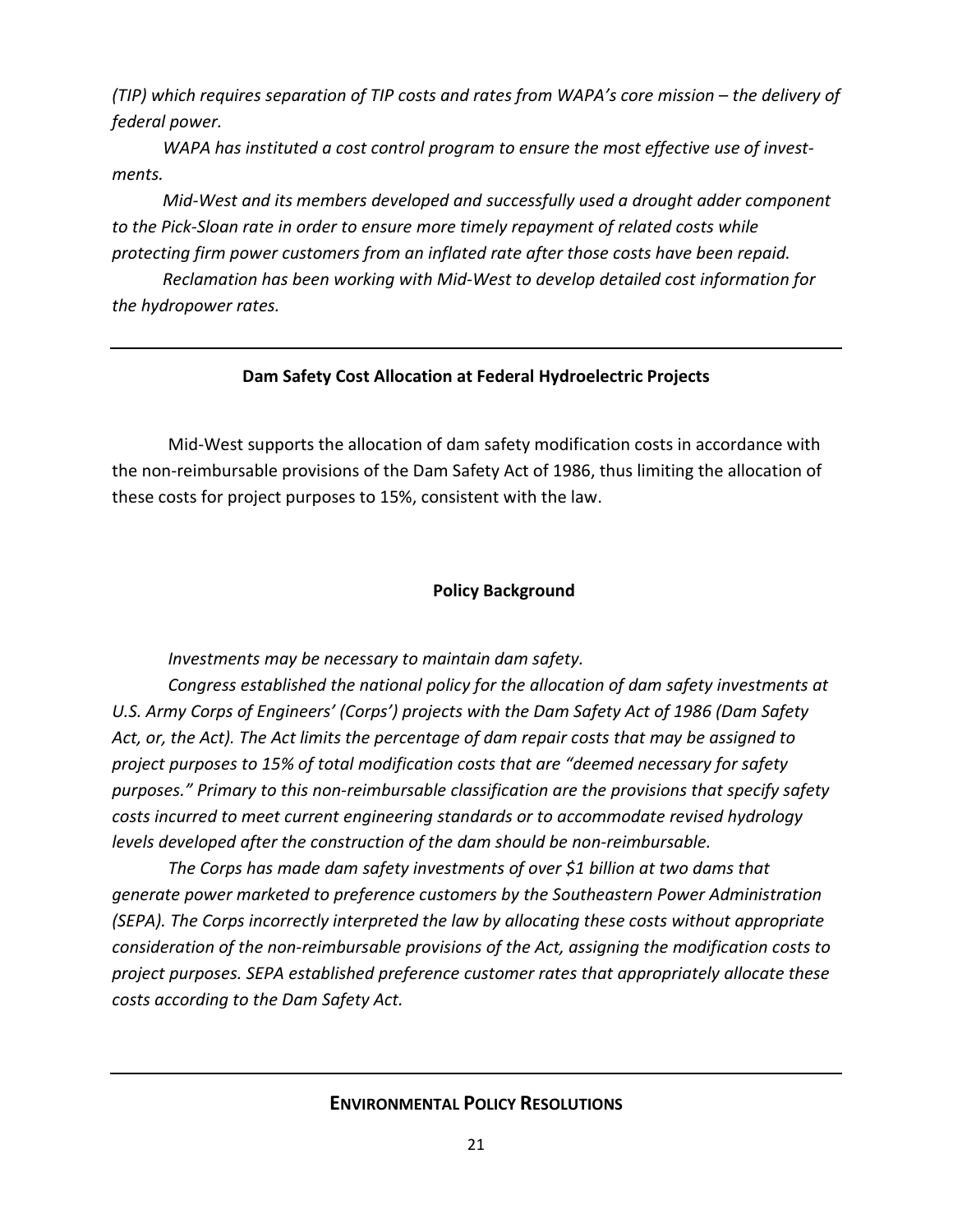#### **Wilderness Area Designations**

<span id="page-21-0"></span>Mid-West Electric Consumers Association (Mid-West) strongly urges that areas studied by the U. S. Forest Service and the U.S. Bureau of Land Management that are found not suitable for wilderness designation should be released. Mid-West opposes the designation or study of any area in which true wilderness characteristics do not exist, opposes the new designation of wilderness areas near existing power plants and coal mines that subsequently would come under current or new mitigation criteria, and opposes the establishment of federal reserved water rights through wilderness designation.

# **Policy Background**

*Many millions of acres of federal lands under the supervision of the U. S. Forest Service (USFS) and the U.S. Bureau of Land Management (BLM) have been considered for reclassification as wilderness by Congress.*

 *Reclassification of additional lands as wilderness would take away the availability of these lands for multiple use as coal mines, generator plant sites, water development projects and power line right of ways.*

 *The designation of wilderness study areas in which true wilderness characteristics do not exist leads to the unnecessary disruption and sometimes abolition of power line locations, plant sitings, coal mine production, water impoundment and other water use projects.*

 *The application of federal reserved water rights through the wilderness designation process represents a preemption of established state water law to the detriment of traditional water use doctrine and is unjustified on the basis of authority specifically held by states to administer the water resources of the states.*

 *Power plant operations have already been jeopardized by the presence of Class I air quality requirements superimposed within previously permitted air sheds through designation of wilderness areas after the fact.*

# **Endangered Species Act**

<span id="page-21-1"></span>Mid-West supports reforming the Endangered Species Act (ESA) to provide fair, reasonable, science-based decision-making with respect to the protection and recovery of threatened and endangered species.

 The ESA should be amended to provide earlier and more meaningful opportunities for citizens and communities to participate in ESA listing decisions; encourage incentives for private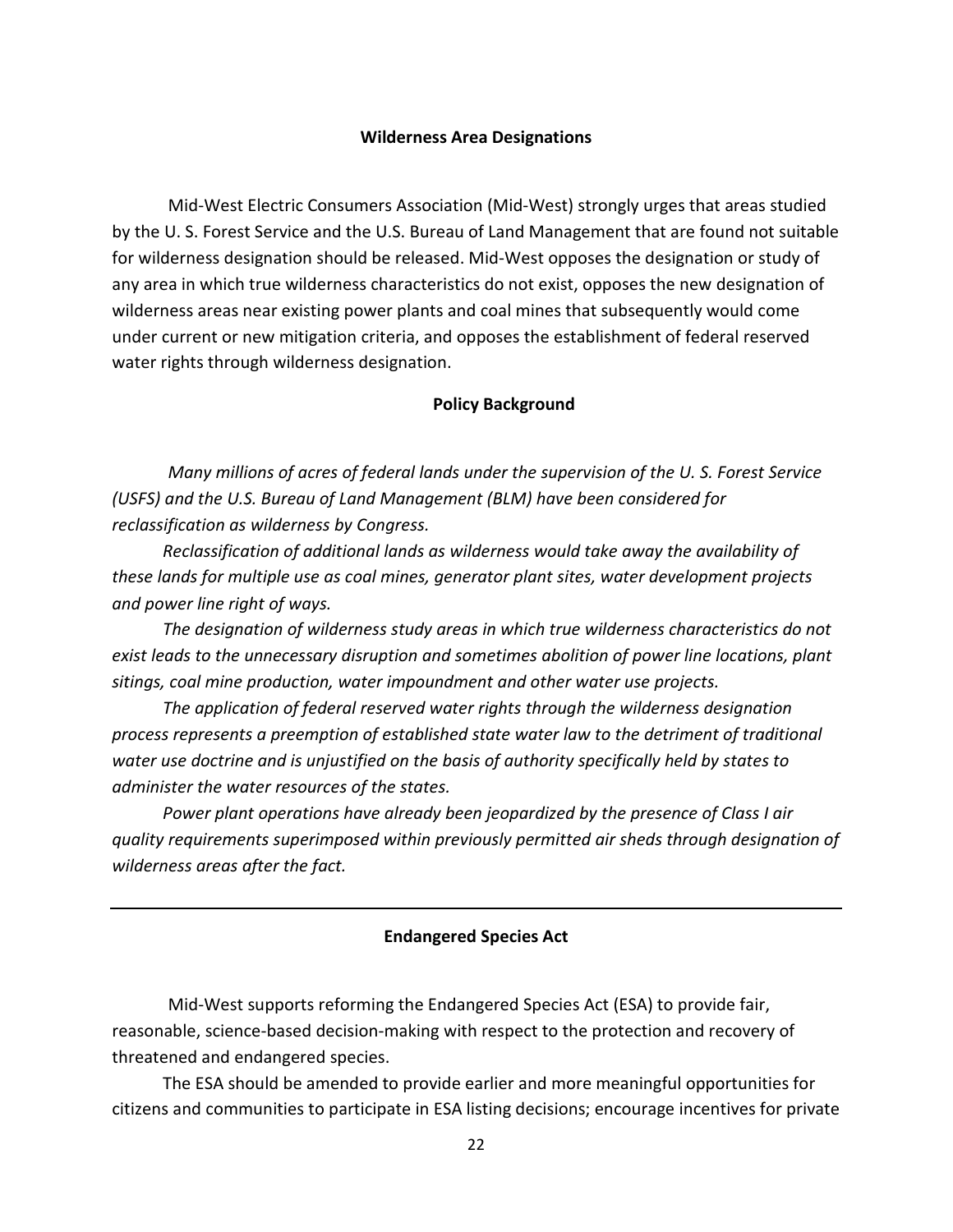voluntary efforts to conserve habitat and provide regulatory certainty to property owners who participate in conservation plans; and ensure equal access for all parties that could be affected by citizen suits to force an ESA listing decision.

# **Policy Background**

*The Endangered Species Act of 1973 (ESA), the landmark environmental law designed to protect endangered and threatened animal and plant species, has been subject to intense debate since its implementation.*

 *Federal officials have debated reauthorization of the ESA for decades, focusing on changes to make the ESA more efficient and effective, and less costly.*

 *The increased use of citizen suits to force the listing of specific species by court order undermines the orderly public process and scientific review that all listing decisions are required to go through under the ESA.*

 *It is essential that officials find a reasonable balance between protecting threatened and endangered species while allowing for continued growth and prosperity.*

# **Environmental Protection Agency**

<span id="page-22-0"></span>Mid-West Electric Consumers Association supports research, legislation and environmental mitigation efforts at the state and federal level which will minimize negative environmental impacts while also minimizing economic and social disruptions to the population and encouraging economic development in rural areas. Mid-West urges Congress to judiciously exercise its congressional oversight of the EPA and other regulatory agencies through appropriate legislation. Mid-West also supports other actions that provide transparency, encourage public participation in the regulatory process, and ensure current and proposed environmental regulations adhere to the aforementioned goals.

# **Policy Background**

*The members of Mid-West Electric Consumers Association rely on a variety of fuels for their electricity needs, with coal filling a significant portion of those needs. Mid-West's member systems and their power suppliers are routinely confronted with burgeoning regulatory requirements, including interpretations of existing rules, with respect to the use of coal as a generation fuel.*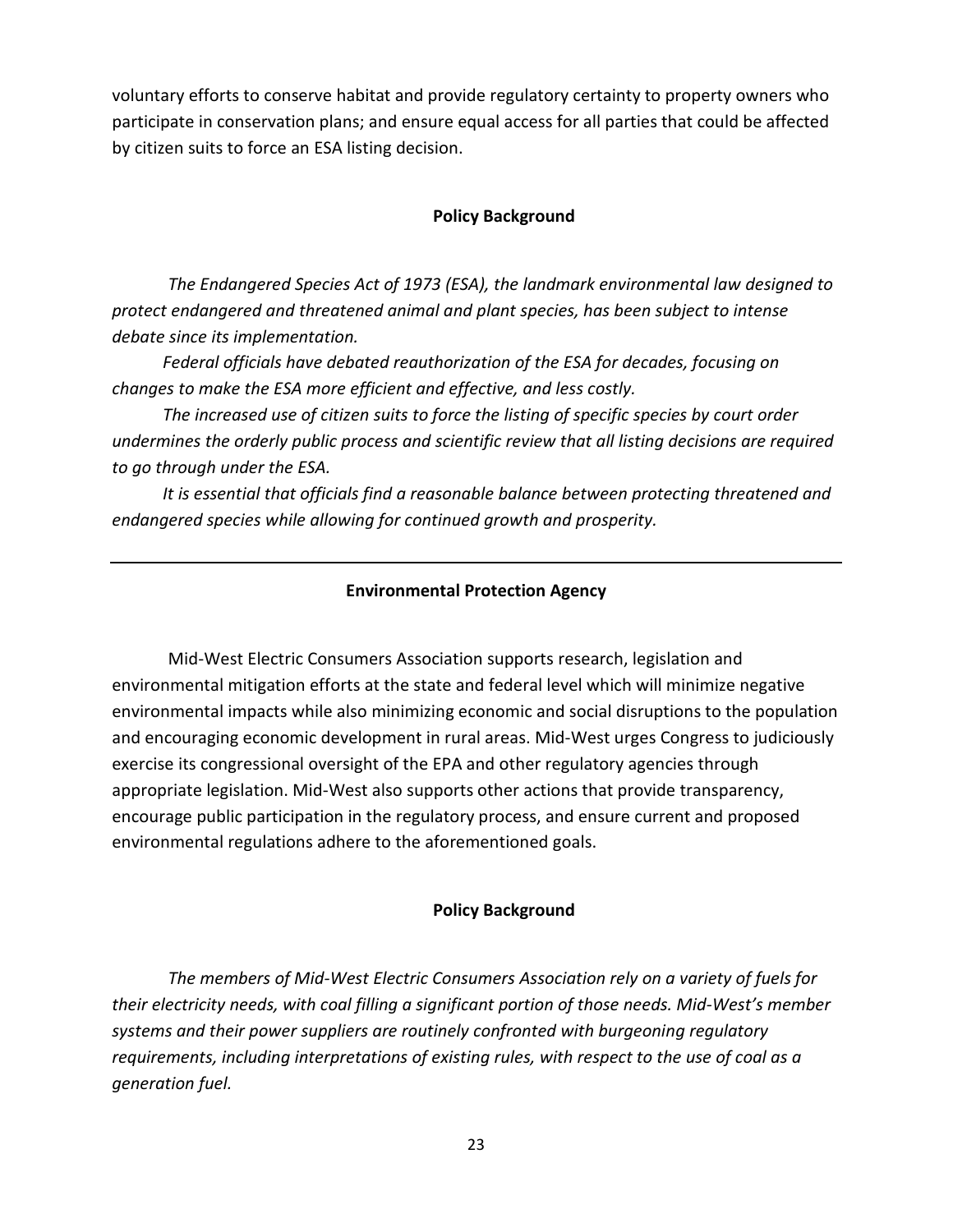*These rules, many proposed by agencies such as the EPA, increase the costs of electricity, affect the efficient operation of coal-based power plants, or adversely affect our rural communities as well as individual consumers, farmers, and ranchers by adding additional and costly burdens on their operations.* 

*Mid-West and its members are committed to maintaining a clean and healthy environment, but also believe that an appropriate balance must be maintained between protecting the environment and sustaining the economy by ensuring that proposed regulations are reasonable, cost effective and achievable.*

# **PUBLIC POLICY RESOLUTIONS**

# **Snow Survey Program**

<span id="page-23-1"></span><span id="page-23-0"></span>Mid-West urges the Secretary of Agriculture to continue the Snow Survey Program and provide the program with adequate funding.

# **Policy Background**

*The Natural Resource Conservation Service under the Department of Agriculture has annually conducted the Federal Snow Survey Program.*

 *The snow survey analyzes data on depth and water equivalent of the snowpack at more than 1,800 mountain sites.*

 *The information obtained from these surveys provides western states with information on future water supplies by estimating annual water availability, spring runoff and summer stream flows. This information is vital for the optimum operation of the federal dams in the Missouri River Basin.*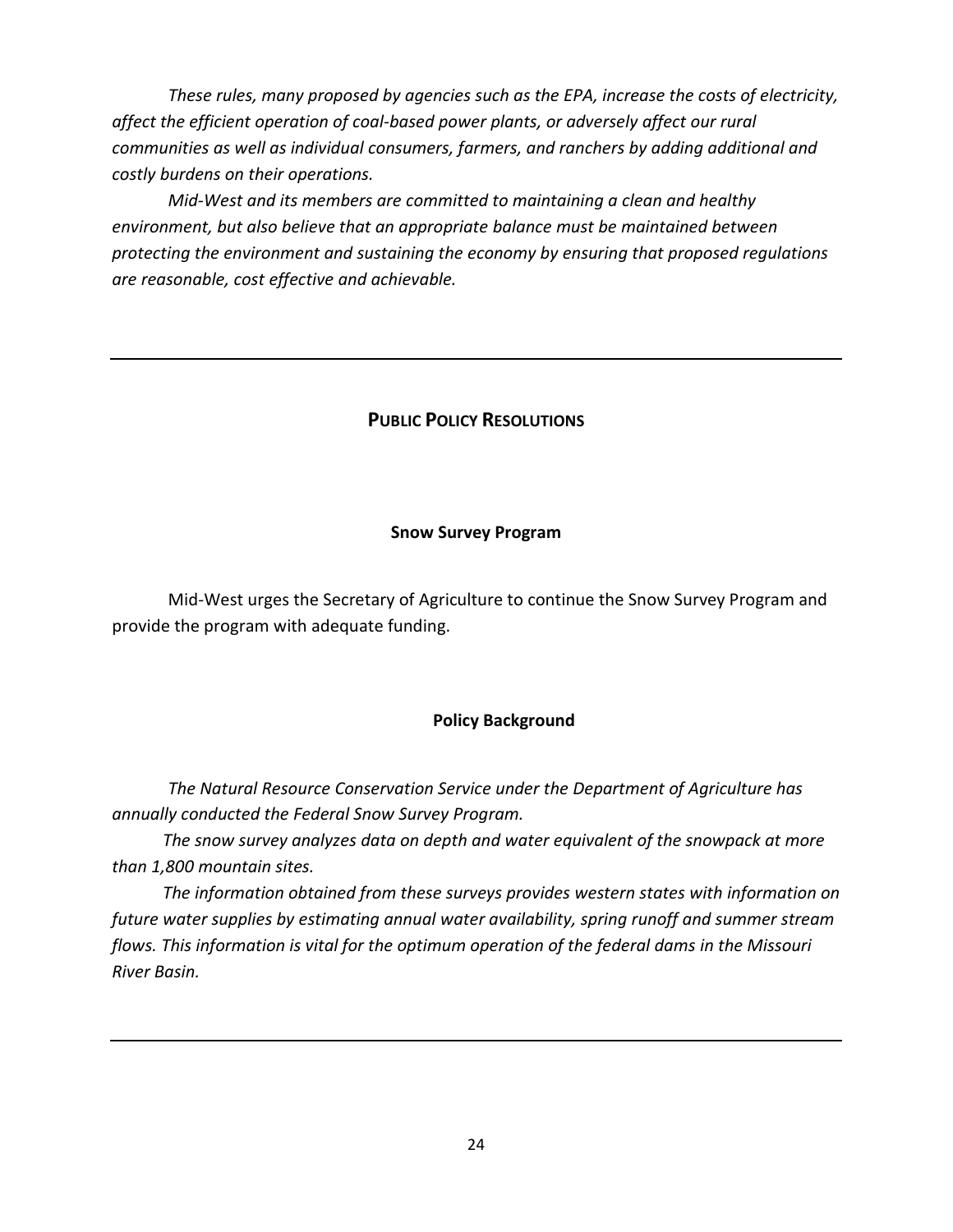# **Domestic Military Installation Closure/Privatization**

<span id="page-24-0"></span>Mid-West is opposed to military installation closures until it can be proven that closure makes the U.S. military more efficient.

 Those electric organizations holding Western Area Power Administration (WAPA) hydropower allocations are assigned the allocations for the benefit of the military installation in their service area and to help enhance the region's quality of life for the benefit of the service men and women.

 We are opposed to moving these WAPA hydropower allocations from the electric organizations that hold them for the benefit of the military installation in their area to some other military installation or for some other use.

# **Policy Background**

*Mid-West strongly supports the United States having a modern, strong, responsive and efficient military to protect the freedom that we all enjoy each day.*

*The rural electric organizations have reliably served military installations and have been the conduit for the delivery of Western Area Power Administration (WAPA) hydropower allocations for more than 50 years.*

*In some instances these rural electric organizations as preference providers have been assigned the WAPA power allocations for the benefit of the military installations they serve in their area.*

*The U.S. military is continuing to privatize utilities and housing on military installations, and has considered Base Realignment and Closure (BRAC).*

 *Those electric organizations holding WAPA hydro-power allocations are assigned the allocations for the benefit of the military installation in their service area and to help enhance the region's quality of life for the benefit of the service men and women.*

# **Utility Use of Radio Spectrum**

<span id="page-24-1"></span>Mid-West urges Congress, the Federal Communications Commission, and other appropriate regulatory agencies to ensure the utilities' use of micro-wave and land-based mobile systems are protected from potential interference by expanded use of communications bands by unlicensed users.

 Mid-West opposes efforts that would require utilities to give up their current radio frequency allocations to make way for expanded use by commercial, non-utility entities.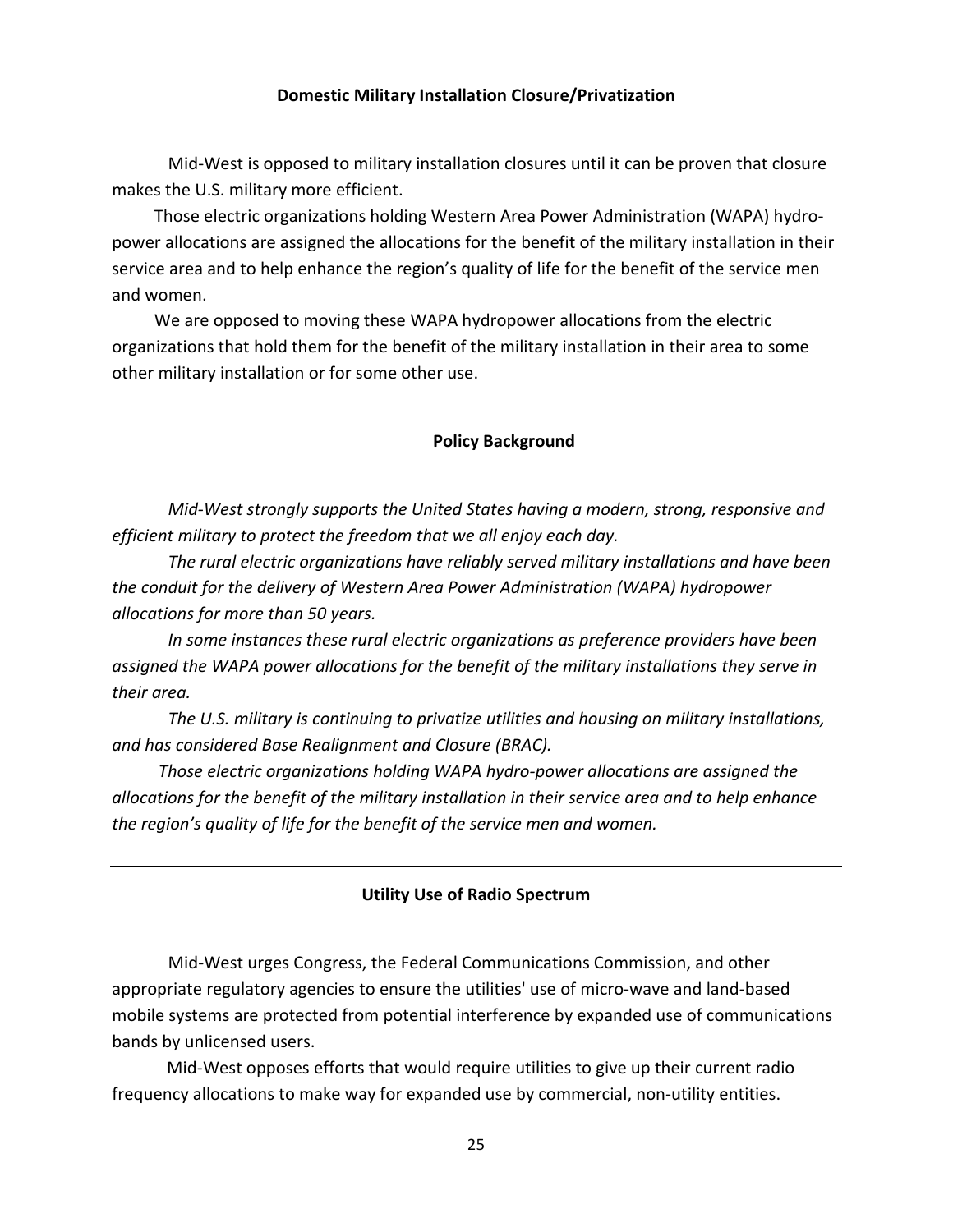# **Policy Background**

*The federal power generation and marketing agencies and non-federal utilities have been assigned portions of the radio spectrum for the operation of microwave and land-based mobile communications systems.*

 *These radio frequencies are used to operate crucial communications systems, such as relaying to protect critical electrical systems from faults, Supervisory Control and Data Acquisition (SCADA) to ensure safe, reliable delivery of power, and Energy Management Systems to monitor, control, and optimize the performance of the generation and transmission system.*

 *The continued use of these frequencies is essential for the reliable operation of the nation's electric utilities and to protect the public health and welfare by ensuring a reliable supply of electric energy.*

 *Many non-federal utilities previously operated their communications at lower frequencies, but lost access to those radio bands to make way for digital television and personal communications service and other emerging technologies, such as wireless networking.*

 *The growth in satellite- and cellular-based communications and Internet use and an expanded industry focused on the "Internet of Things" is adding pressures to open up higher frequency bands, such as 6 Ghz, to which utilities moved after losing access to the lower bands.*

 *While expanding access to new technology and communications technology, especially in rural America, is important, it should not be developed in a way that threatens the seamless operation and stability of the existing electric grid, since the grid provides core services such as the Internet, health care, and all of the most basic functions on which our homes, farms and businesses depend.*

# **Fire Suppression**

<span id="page-25-0"></span>Mid-West calls upon federal agencies to permit consumer-owned electric utilities to conduct timely routine and prudent maintenance on utility right-of-ways on federal lands, and to change the liability standard to one of ordinary negligence in determining fire suppression liabilities.

Mid-West supports legislation that:

- a. Will reduce the environmental documentation needed for fuel reduction in high fuel loading/insect areas;
- b. Eliminates or severely reduces post-decision appeals;
- c. Expedites judicial review;
- d. Funds the needed fuel reduction treatment.

Mid-West supports programs that accomplish fuel reduction.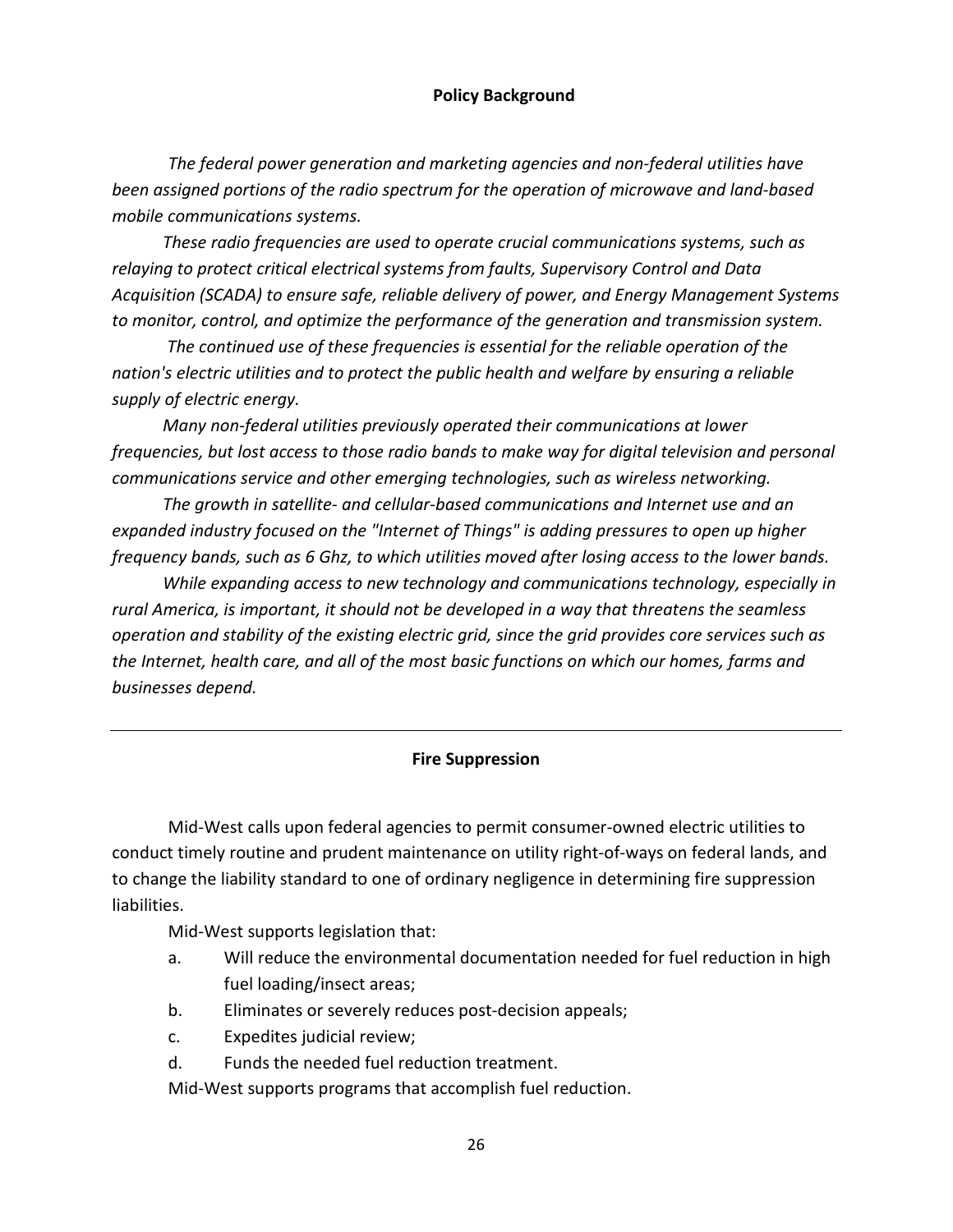# **Policy Background**

*To serve their customers, consumer-owned electric utilities in the Mid-West member states have distribution and transmission lines that cross vast distances of federal lands, including U.S. Forest Service, National Park Service, Bureau of Land Management, federal monuments land, and U.S. Fish and Wildlife Service.*

 *Much of the forested federal lands are densely overgrown and have unnatural, unhealthy, and unsafe fuel buildups.*

 *The U.S. Forest Service has included strict liability for fire suppression cost recovery in granting utility easements.*

*Federal agencies have policies denying consumer-owned utilities timely access to federal lands to perform routine prudent maintenance of electric utility right-of-ways.*

<span id="page-26-0"></span> *Prohibitions on consumer-owned electric utilities clearing dry brush from forest floors or trimming and topping trees have resulted in large scale fires, dangerous incidents of electrical arcing, damaging power lines and forest lands.*

# **ASSOCIATION POLICY RESOLUTIONS**

# **Educational Program for Preference Power**

<span id="page-26-1"></span>Mid-West Electric Consumers Association urges its members, the American Public Power Association and the National Rural Electric Cooperative Association to continue to aggressively support major educational and informational efforts to revitalize and build support for the preference clause in Congress, with state and local officials, with the public, and the media.

# **Policy Background**

*The preference clause in federal law gives public power systems and rural electric systems first right to federally generated power from federal dams.*

 *There have been attacks on the "public's first right" established by law, including both challenges in first right of access to this power and proposals to increase the cost of this power by means of various rate reform proposals thereby making the first right meaningless.*

 *This problem is of such a serious nature that steps must continue to be taken to address and combat issues which, ultimately, must be decided by members of Congress.*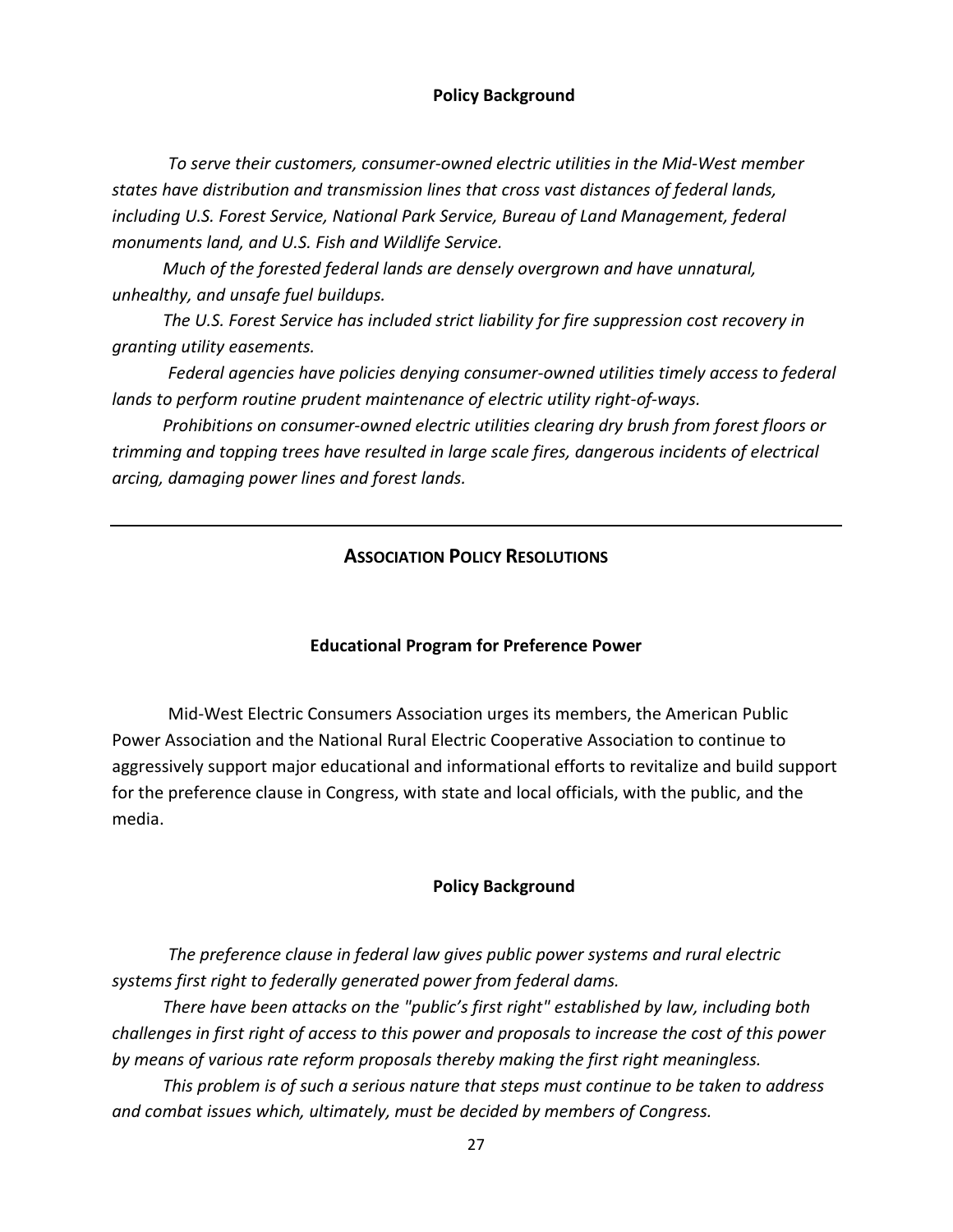*There is a need to communicate to members of Congress the significance of the "yardstick of competition" which the preference clause promotes, the importance of preference to the economic well-being of rural and urban America, and the public benefits which result from the use of public resources, the energy potential of the nation's rivers, and local control over an essential public service.*

 *The American Public Power Association (APPA) and National Rural Electric Cooperative Association (NRECA) continually work with the Congress and the Administration to preserve preference and cost-based rates for federal power. Individual consumer-owned utilities have also undertaken local educational campaigns.*

 *We are opposed to legislative and administrative actions which would undermine preference or arbitrarily increase the cost of federally generated power.*

 *We maintain efforts to educate the public regarding the significance of preference and cost-based rates, to broaden grass roots political support for these policies.*

#### **Power Supply and Transmission Coordination**

<span id="page-27-0"></span>Mid-West urges its members, whether part of a regional transmission organization or not, to continue to take advantage of the benefits that come from coordinating and cooperating in the planning, development, and operation of transmission, power supply, and demand-side resources in the region.

 Mid-West supports the right of incumbent utilities to construct, own, and operate transmission to serve their customer loads in the region. Third-party transmission providers should not be permitted to construct, operate, and own such transmission unless the incumbent utility waives its right to do so as authorized under state law.

#### **Policy Background**

*Experience in joint planning of both power supply and transmission facilities has demonstrated that coordination and cooperation is the most economical means to develop such resources in the Missouri Basin for preference customers.*

 *Evidence of the value of coordinating power supply and transmission resources has been the successful construction and operation of the Joint Transmission System under the original 1962 pooling agreement, the refinement into the Integrated System in 1998, and now the Upper Missouri Zone (UMZ) of the Southwest Power Pool (SPP) Tariff.*

 *An important element of maintaining strength among preference customers in the Missouri Basin is a willingness to coordinate and cooperate in the development of both power supply and transmission facilities.*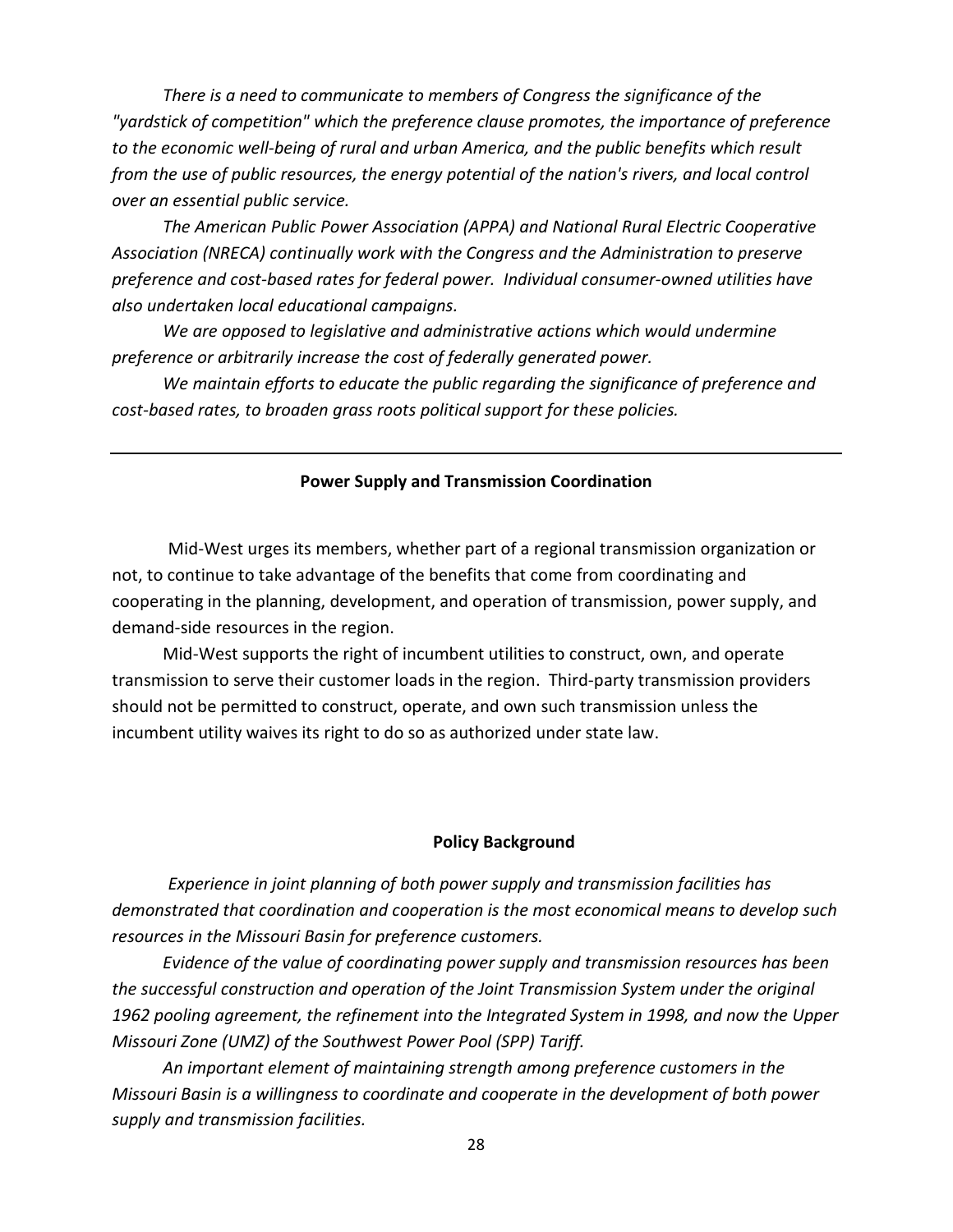*The Western Area Power Administration (WAPA) along with many members of Mid-West have joined or plan to join the SPP, a Regional Transmission Organization (RTO).*

 *We support provisions adopted by SPP that honor WAPA's statutory and contractual obligations to sell and market at-cost hydropower to preference power customers, and that permit the long-standing collaborative relationship between WAPA and its members on power supply planning to continue.*

 *Membership in SPP does not eliminate the need for a safe, reliable, and efficient transmission system to deliver electricity to preference customers of WAPA and other publicutility consumer loads in the region.*

# **Political Action Committees**

<span id="page-28-0"></span>Mid-West urges all eligible consumers, trustees, directors, and employees of consumerowned electric utilities to participate in the National Rural Electric Cooperative Association's Action Committee for Rural Electrification (ACRE) and the American Public Power Association's Power PAC programs.

# **Policy Background**

*Mid-West recognizes that we must have a U.S. Congress that understands and is sympathetic to the legislative needs of consumer-owned electric utilities.*

 *The National Rural Electric Cooperative Association's (NRECA's) Action Committee for Rural Electrification (ACRE) and the American Public Power Association's (APPA's) Power PAC are dedicated to providing assistance to the election campaigns of Congressional candidates who understand and are sympathetic to the legislative needs of public power.*

# **Utility Policies on Tribal Lands**

<span id="page-28-1"></span>Mid-West would support Tribal attempts to become more self-sufficient through means other than:

- a. Imposing charges to access and maintain utility property;
- b. Regulatory actions by Tribal Governments which are not consistent with prudent utility practices and which negatively impact electric utility operations;
- c. Taking over electric utility facilities and territory;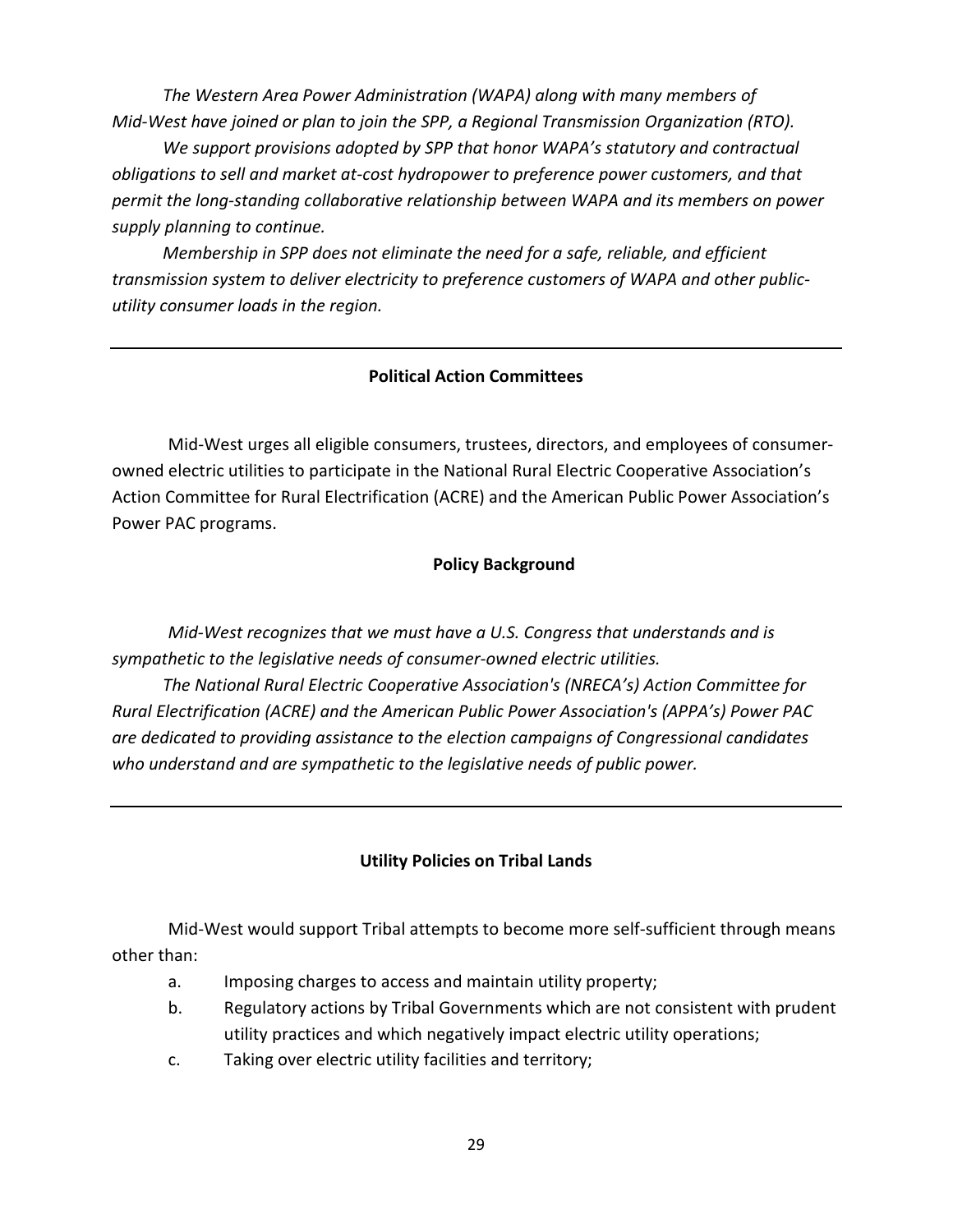- d. Preferential treatment by the federal government in the areas of generation, transmission, distribution and alternate energy development which would harm existing preference customers;
- e. Using Bill Crediting revenues to study, procure, or operate electric facilities presently serving the Tribes.

Mid-West resolves to work with its members to bring about an understanding on the part of the Tribes and Congress of the consequences of their continuing to pursue Tribal claims at the expense of Mid-West member utilities and their customers.

# **Policy Background**

*The Native American Tribes (Tribes) have been encouraged by Congress to utilize sovereign nation status, under the Indian Self-Determination Act, to become more selfsufficient.*

 *Some Tribes have, and some are trying to, assume jurisdiction over utilities and levy exorbitant fees and charges for the use of service territories, right-of-ways and crossings.*

*Tribes are challenging utility territorial rights and are studying with federally appropriated funds the takeover of utility facilities on reservations.*

 *Rural electric and municipal utilities operate on democratic principles for service at the lowest possible cost, consistent with sound business principles, and with the cooperatives, rates as approved by the Rural Utilities Service.*

 *Additional charges, territory or facilities and load taken together all add to the cost of service and impact the remaining consumers.*

 *The electric utility infrastructure is already in place on the reservations in the form of rural electric cooperatives, public power districts, or municipal electric systems.*

 *Splitting or building a new utility system is not a feasible solution, nor does it bode well for the interests of either the Tribes or the utilities.*

 *The utilities want and are willing to work with the Tribes to maintain a sound delivery system, which they have done both on and off the reservations.*

 *The Energy Planning and Management Program (EPAMP), which offered contract extensions between Western Area Power Administration (WAPA) and existing preference customers includes allocations to Tribes in the Pick-Sloan Missouri Basin Program that will depend on an arrangement between the Tribes and preference customers, which will deliver the benefits of the hydropower to Tribal members.*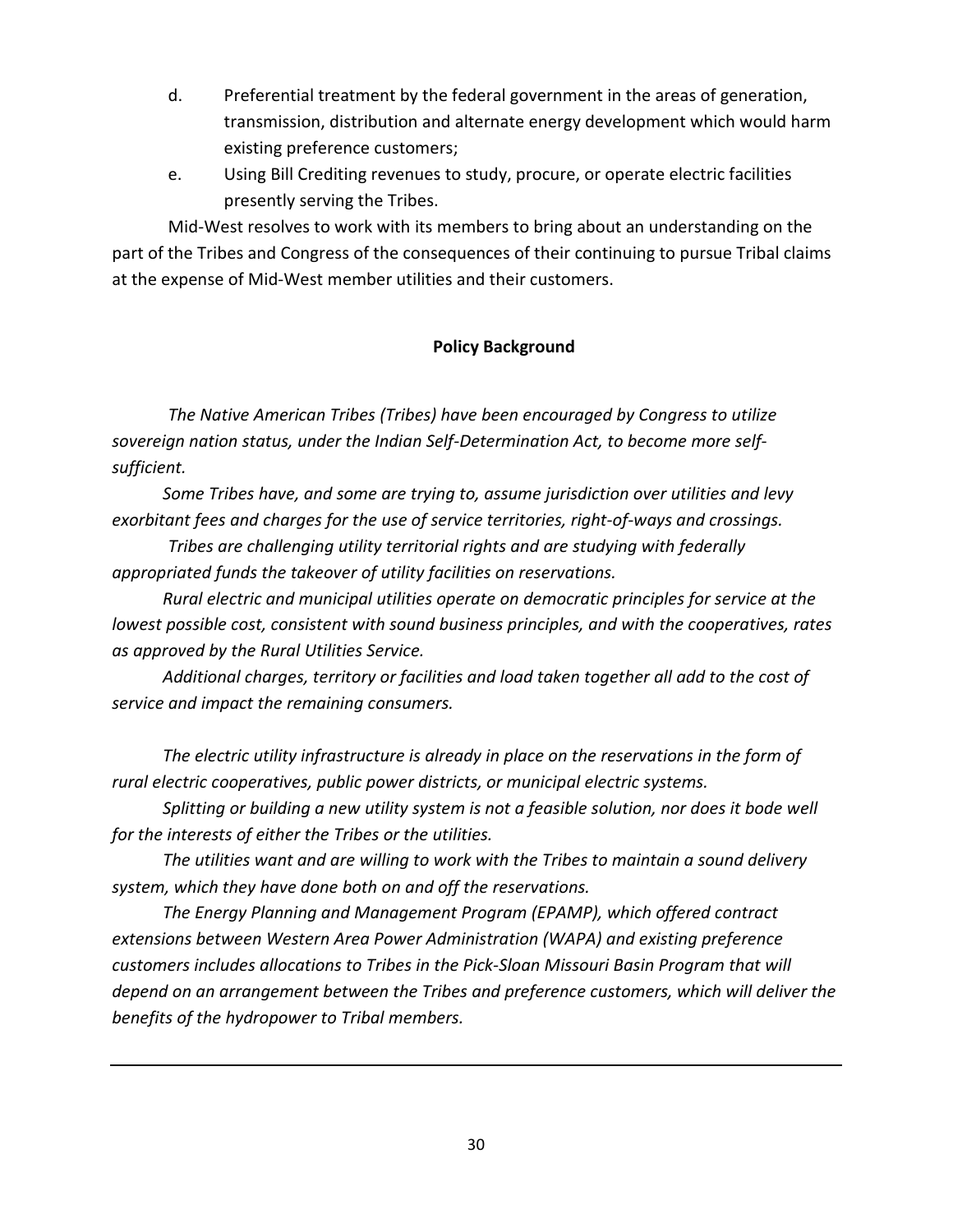# **WATER POLICY RESOLUTIONS**

# **National Water Resources Development and Water Policy**

<span id="page-30-1"></span><span id="page-30-0"></span>Mid-West Electric Consumers Association (Mid-West) supports a national water policy that focuses on the importance of water resource development, especially western power and water development; provides for the orderly and timely development of projects undertaken for the public benefit; recognizes the conservation value of dams to moderate floods and droughts and provide beneficial uses; and ensures repayment of federal investments by project beneficiaries is on a scheduled and equitable basis.

 Permitting under Section 404 of the Clean Water Act protects water supplies, and is not used to stifle legitimate and badly needed water resource development.

 Federal policy should provide that non-federal additions or upgrades at existing hydroelectric projects be made only with the full approval of the Power Marketing Administration (PMA) involved, after consultation with the affected customers; those projects be based on regional preference customers' needs; and that any additional power shall be marketed by that PMA to preference customers.

# **Policy Background**

*Water and power development is integral to economic stability and growth in many areas of the nation, and in several regions are the foundations upon which whole regional economies are based.*

*Federal water resource development projects are of national importance due to their multi-purpose objectives, rather than local or single interest issues.*

*The benefits of development of national resources belong to the people, with the federal government responsible for establishing and maintaining programs that protect the public ownership interest of the nation as fundamental to the maximum development, conservation and utilization of the natural resources.*

*Federally constructed hydroelectric projects pay back their costs, with interest, and are enhanced by significant non-federal investment for the benefit of the projects' beneficiaries and the financial stability of the projects.*

*Mid-West believes there must be a well-defined, strong federal role in water resource development.*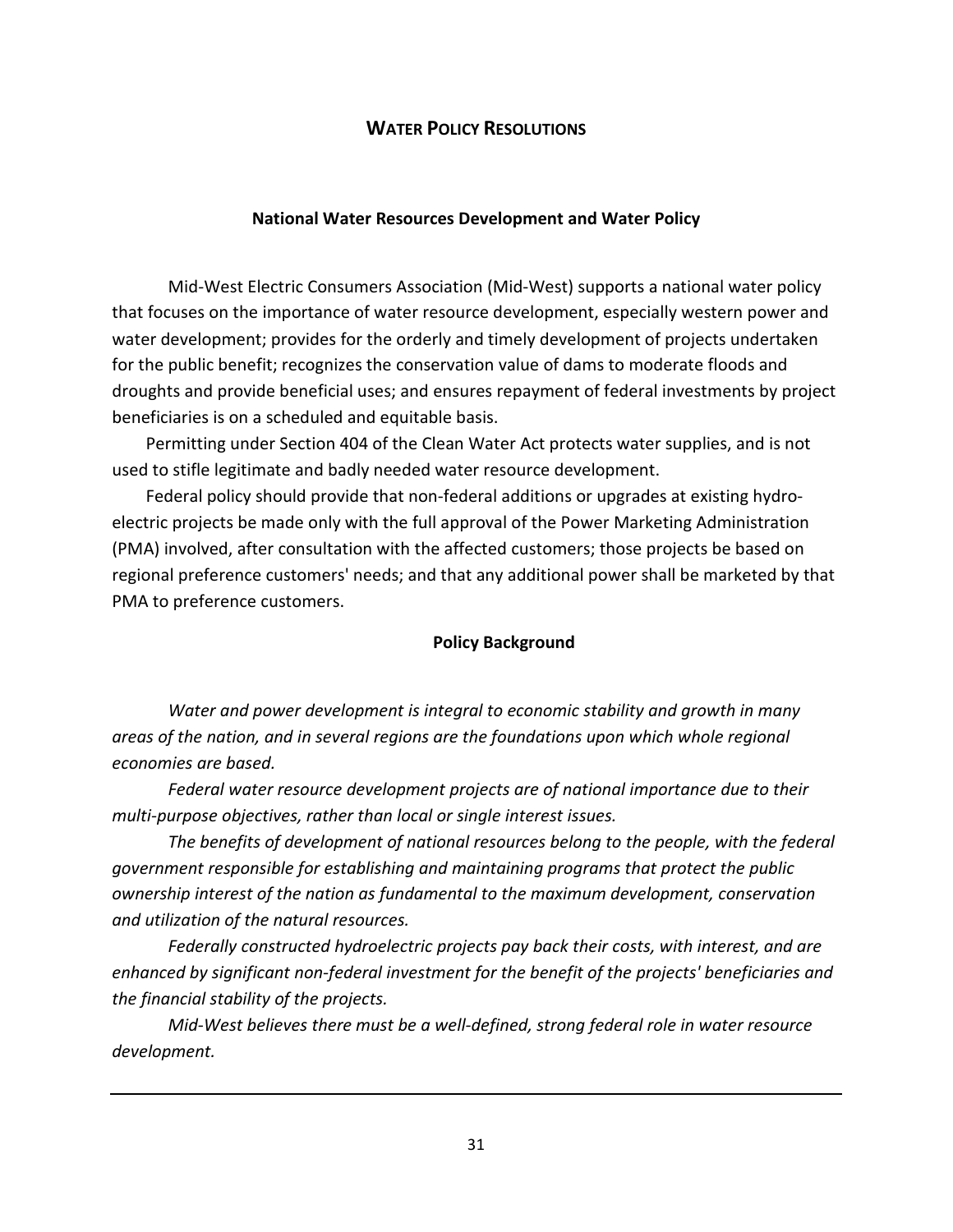# **Clean Water Act Protections**

<span id="page-31-0"></span>Mid-West opposes attempts to expand federal jurisdiction over waters beyond those that have historically been regulated under the Clean Water Act, most recently in the 2015 Waters of the United States (WOTUS) rule.

Mid-West supports the navigable waters protections rule that rescinds the 2015 WOTUS rule. Mid-West also urges Congress to pass common-sense legislation that ensures that the goals of the Clean Water Act are met without imposing cumbersome regulations on utilities, farmers, ranchers, and agriculture.

# **Policy Background**

*The Clean Water Act of 1972 has been one of the most successful environmental laws enacted in our nation's history and has led to the restoration of many of our nation's waterways.*

*The Clean Water Act defines "navigable waters" as "waters of the United States, including the territorial seas, lakes, rivers, streams and other waters which could flow into navigable waters and affect interstate or foreign commerce".*

*State and local governments, businesses, environmental groups, the courts and federal officials have long grappled with the question of how far federal jurisdiction extends to waters not generally considered "navigable" by traditional means, such as isolated wetlands and prairie potholes.*

*U.S. Supreme Court decisions in SWANCC v. Army Corps of Engineers (2001) and Rapanos v. United States (2006) limited federal jurisdiction over some wetlands and waterways, but did not provide clear definitions of a "significant nexus" to "navigable waters," which remains the deciding factor in determining federal jurisdiction.*

*Rather than solve the problem, the Environmental Protection Agency and U.S. Army Corps of Engineers jointly proposed a rule in 2015 to define waters of the United States (WOTUS) which could severely impact agricultural operations and other routine business practices if every ditch, furrow, gutter, intermittent stream, wetland, or pothole is suddenly subject to federal permitting and protection.*

*Wetlands provide essential habitat for migratory birds and other wildlife, and provide an invaluable resource for recreation, including hunting.*

*Farmers and ranchers have a vested interest in clean water, and have long taken voluntary land conservation and improvement measures. An expansion of regulation under this rule could actually hinder rather than help the stated goal of protecting sensitive wetlands and providing clean water.*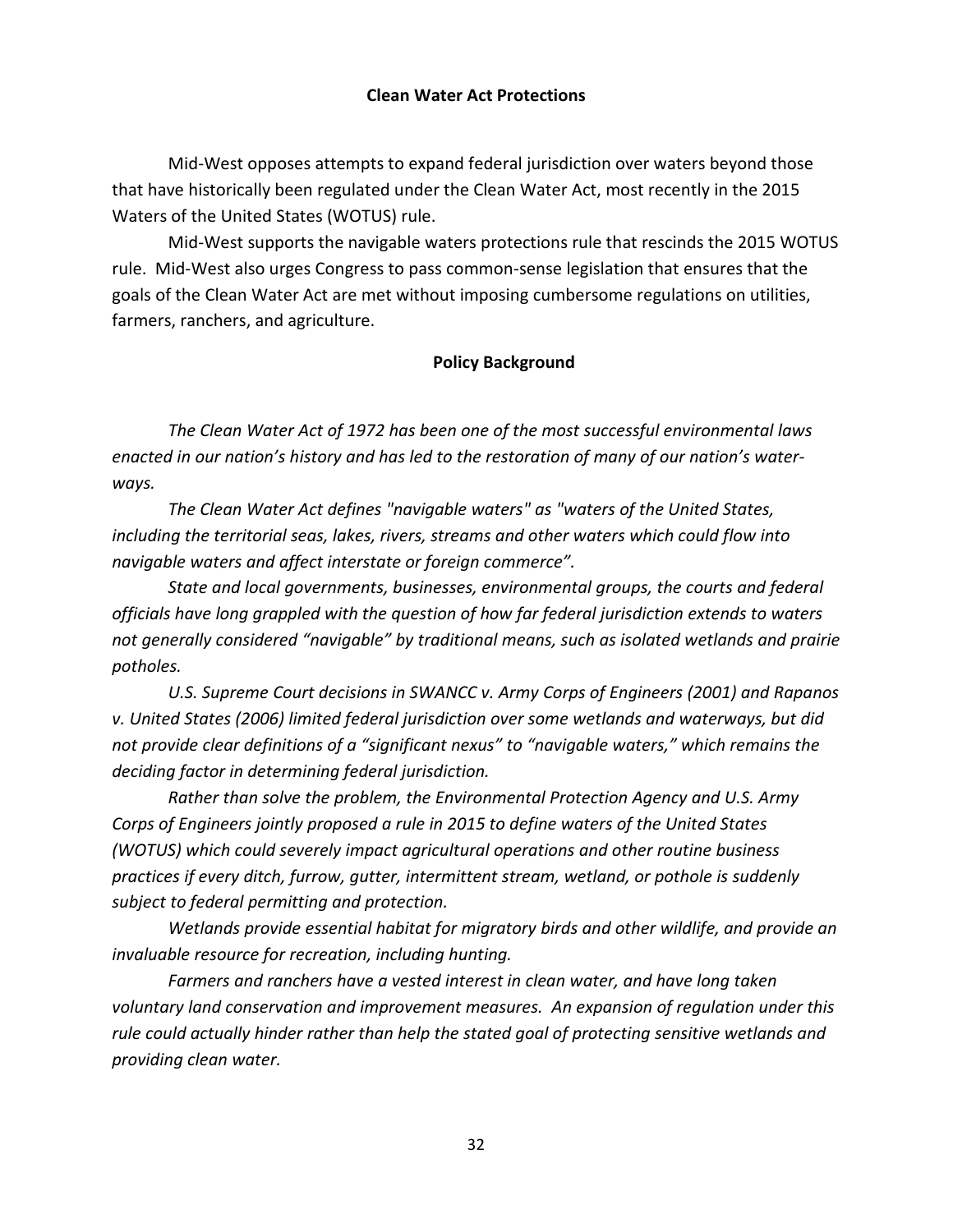*Utilities could be impacted by the expanded regulatory reach of the Waters of the United States rule because substations or other infrastructure which is built close to a ditch, temporary wetland or other waters could be subject to federal jurisdiction under the rule. Mid-West supports the navigable waters protections rule.*

#### **Missouri River Stabilization**

<span id="page-32-0"></span>Mid-West urges the U.S. Army Corps of Engineers (Corps) to adequately budget and Congress to appropriate sufficient funds to control bank erosion and attendant siltation, prevent interruptions of project operations, reductions in power generation and future land losses. Mid-West also calls upon Congress to fund and the Corps to adequately maintain levees that protect life and property along the Missouri River and its tributaries.

Mid-West urges the Corps to develop a comprehensive plan to use appropriated funds to deal with bank stabilization and sedimentation not only through land acquisition but through dredging river bottoms to address existing sediment, or working with landowners to reduce the future sediment inflow, as appropriate, in consultation with affected user groups.

Mid-West encourages the Corps to strongly discourage development on historic flood plains.

Mid-West also calls on the Corps to allocate the costs of riverbank and channel protection and cost of addressing siltation problems appropriately to all project purposes for the Pick-Sloan multipurpose projects.

#### **Policy Background**

*The protection and stabilization of the banks and channel of the upper Missouri River and its tributaries are of vital importance to maximize the life of the six mainstream dams and reservoirs.*

*Riverside development often ignores historic flood plain information.*

*Sediment accumulates in the reservoirs at the approximate rate of 89,700 acre feet per year which is equivalent to 10 square miles of mud slightly more than 14 feet deep.*

*The continuing buildup of deltas and subsurface sediment at locations such as Bismarck, North Dakota, and Pierre, South Dakota, not only creates very serious local problems such as ice jams and high water tables, but also has led to curtailed power production to prevent flooding of certain areas.*

*Protection of the banks and maintenance of a free-flowing channel on the Missouri River and its tributaries as a federal project purpose under the Pick-Sloan Missouri Basin Program (Pick-Sloan), including construction, operation, and maintenance of works by the U.S. Army*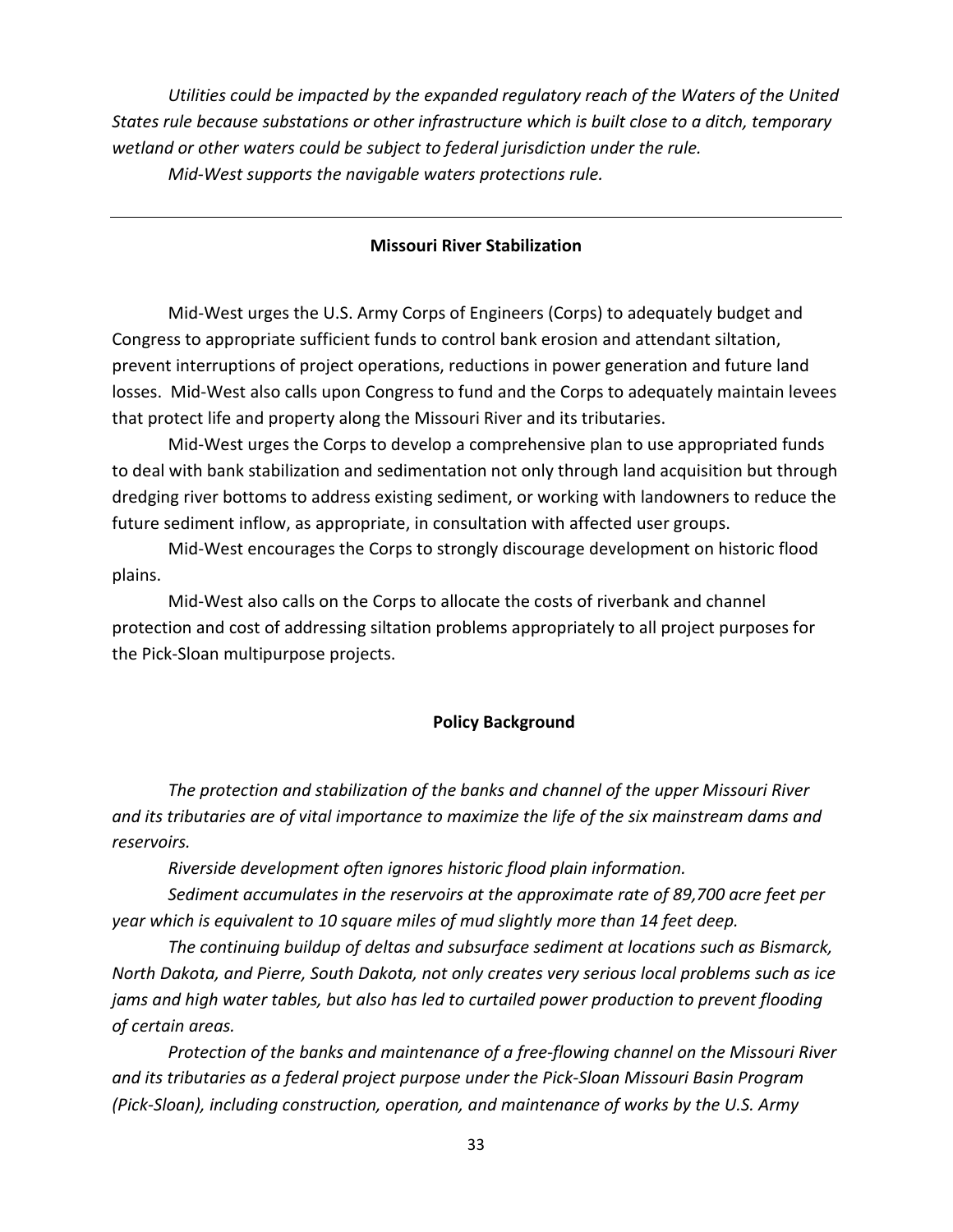*Corps of Engineers (Corps), is a federal responsibility and the costs for which should be equitably shared by all beneficiaries.*

*The Corps has decided to use funds intended for riverbank protection to purchase rightof-ways along those banks in order to avoid having to undertake riverbank stabilization.*

*Severe siltation of the Missouri River along major tributaries has resulted in higher costs for power users and introduced the potential for electric system reliability problems.*

*Generation constraints at Oahe power plant have been as much as 400,000 kilowatts in the past, and threaten to be more frequent and long-lasting as sediment continues to build up in the river bottom.*

*Congress included language and authorized an appropriation in the 1999 Continuing Budget Resolution to provide for the acquisition of lands below Oahe Dam being flooded as a result of unexpected levels of siltation in Lake Sharpe.*

# **Pick-Sloan Ultimate Development**

<span id="page-33-0"></span>Mid-West is committed to the regional benefits and cost-sharing of the "ultimate development" concept defined by the Pick-Sloan Missouri Basin Program (Pick-Sloan), including cost-based hydroelectric rates, and federal control, ownership and marketing of hydroelectricity according to preference laws.

Mid-West opposes any proposal to "cherry pick" repayment of the Pick-Sloan investment through reallocation of irrigation costs to power customers and insists that Congress continue to honor the "ultimate development" concept cost allocations by resisting all suggestions that portions of the federal investment be repaid before they are scheduled.

# **Policy Background**

*The Pick-Sloan Missouri Basin Program (Pick-Sloan), originally authorized in the 1944 Flood Control Act, envisioned an "ultimate development" in the region to serve the dual purposes of downstream flood control and improved upstream economic conditions by the construction of six main stem Missouri River dams and the development of major federal irrigation projects.*

*The flood control functions of the Pick-Sloan Plan have averted well over \$50 billion in current dollars in downstream damages.*

*Only a small portion of the extensive federal irrigation to benefit the Upper Basin States has actually occurred, resulting in a substantial unfulfilled commitment for economic development.*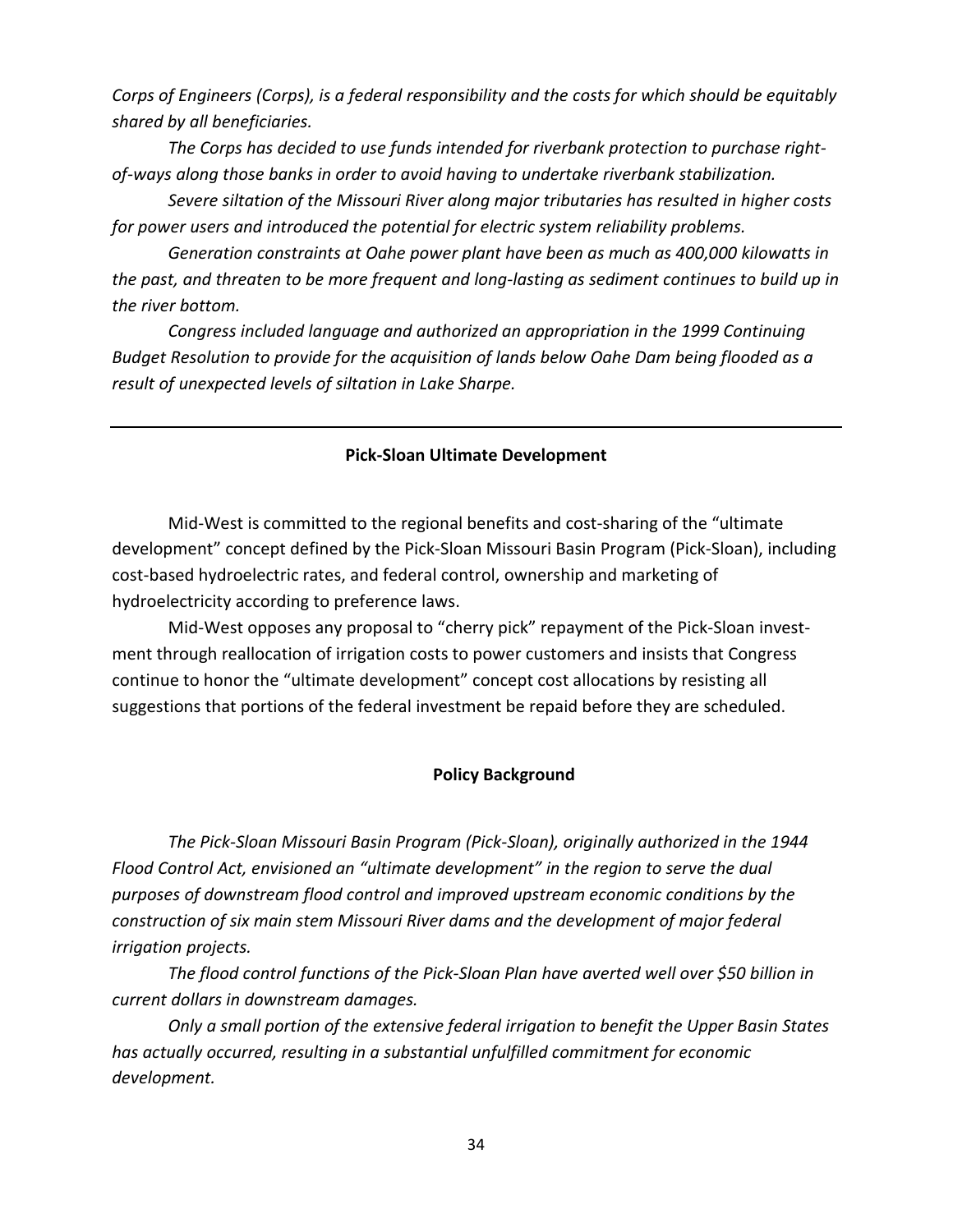*All Pick-Sloan states have benefited from and continue to rely upon the cost-based rate principles that govern the marketing and sale of hydropower from Pick-Sloan under federal preference laws.*

*The Pick-Sloan preference customers are committed to the basic principles of ultimate development, which include:*

*i) future federal investment to improve the economic conditions in the Upper Great Plains;*

*ii) marketing of hydroelectric generating resources according to preference at cost-based rates; and;*

*iii) repaying with interest the investment in the power features of Pick-Sloan and meeting other repayment obligations as required by Pick-Sloan.*

*Preference customers have repaid on time and with interest \$1.7 billion (through FY 2019) of the \$3.64 billion investment allocated to the power features in the Pick-Sloan.*

*Preference customers have repaid millions of dollars in additional investments in replacements to the power features, and will repay future replacements with interest as each replacement is projected in the power repayment study.*

*The preference customers under the current power repayment studies and rate designs will also repay within the allowable time limit an additional \$653 million of existing irrigation investment, which is beyond the irrigators' ability to repay.*

*The continuing commitment to the framework of Pick-Sloan is based on providing regional benefits for all of the system's users, with all users sharing in the overall project costs and benefits.*

# **Water Releases at Federal Reservoirs**

<span id="page-34-0"></span>Mid-West urges the U.S. Bureau of Reclamation (Reclamation), the U.S. Army Corps of Engineers (Corps) and other appropriate federal agencies to fully comply with the relevant authorizing statutes and other applicable systems including contractual commitments, federal regulations, interstate compacts and decrees, and state water laws.

Mid-West urges Reclamation and the Corps, before making water management decisions, to consider the adverse effect changes in water releases could have on one or more beneficiaries, including power customers, to ensure that water releases are fair and equitable for all users of the system.

# **Policy Background**

*The U.S. Bureau of Reclamation (Reclamation) and the U.S. Army Corps of Engineers (Corps) are required by Section 7 of the Endangered Species Act to consult with the U.S. Fish and*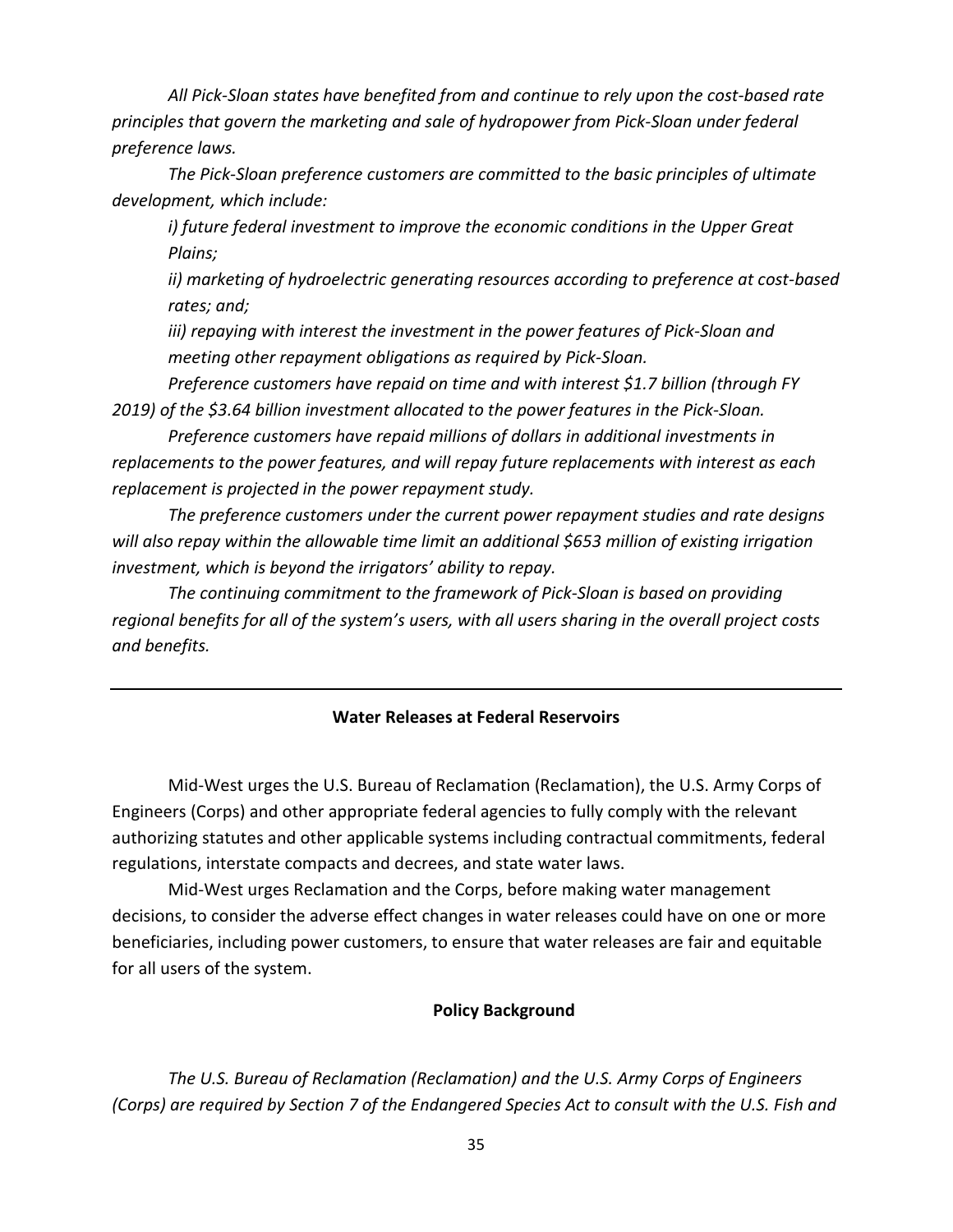*Wildlife Service when operation of federal dams and reservoirs may adversely affect threatened or endangered species.*

*These consultations can and have resulted in changes to water release schedules at federal dams, including altered water releases at Fort Randall Dam to accommodate endangered shore birds and the recommendation of the 1992 Biological Opinion on the Operation of Flaming Gorge Dam to alter water releases to reflect natural flows.*

*Changes in water releases at federal reservoirs can and have adversely affected current direct beneficiaries of these reservoirs, as well as the communities and businesses that have developed as a consequence of the construction and operation of the federal dams and reservoirs.*

*Adverse releases also create severe financial hardships for these communities and businesses, including member-owners whose businesses lie within the Colorado and Missouri River Basins and whose existence depends on the consistent release schedules at federal dams and reservoirs.*

*Administratively-ordered changes in water releases can alter the priorities of water use from those articulated in the original authorizing statutes; can supersede and conflict with state water regulations and allocations processes; can severely disrupt electric power generation and distribution networks; can result in increased carbon dioxide production as the result of increased output from carbon-based generation, can reduce the value of water used by existing beneficiaries without corresponding cost reductions; and can lead to unbalanced water releases that conflict with the public power interest.*

# **Opposition to Dam Removal or Breaching**

<span id="page-35-0"></span>Mid-West urges Congress to reject proposals to remove or breach federally-owned dams.

Federal power customers throughout the nation should examine their dependence and the dependence of their communities and consumers—on federal multipurpose and other facilities and tally the adverse economic impact that would result from the breaching or removal of dams.

Federal power customers should identify community, state and national organizations for whom dam removal would be equally devastating and enlist their collaboration in advocating opposition to short-sighted proposals to destroy incredibly valuable national resources.

# **Policy Background**

*The removal of federal multipurpose dams or other navigational and impoundment facilities is not a silver bullet that would boost native fish populations or solve alleged environmental ills.*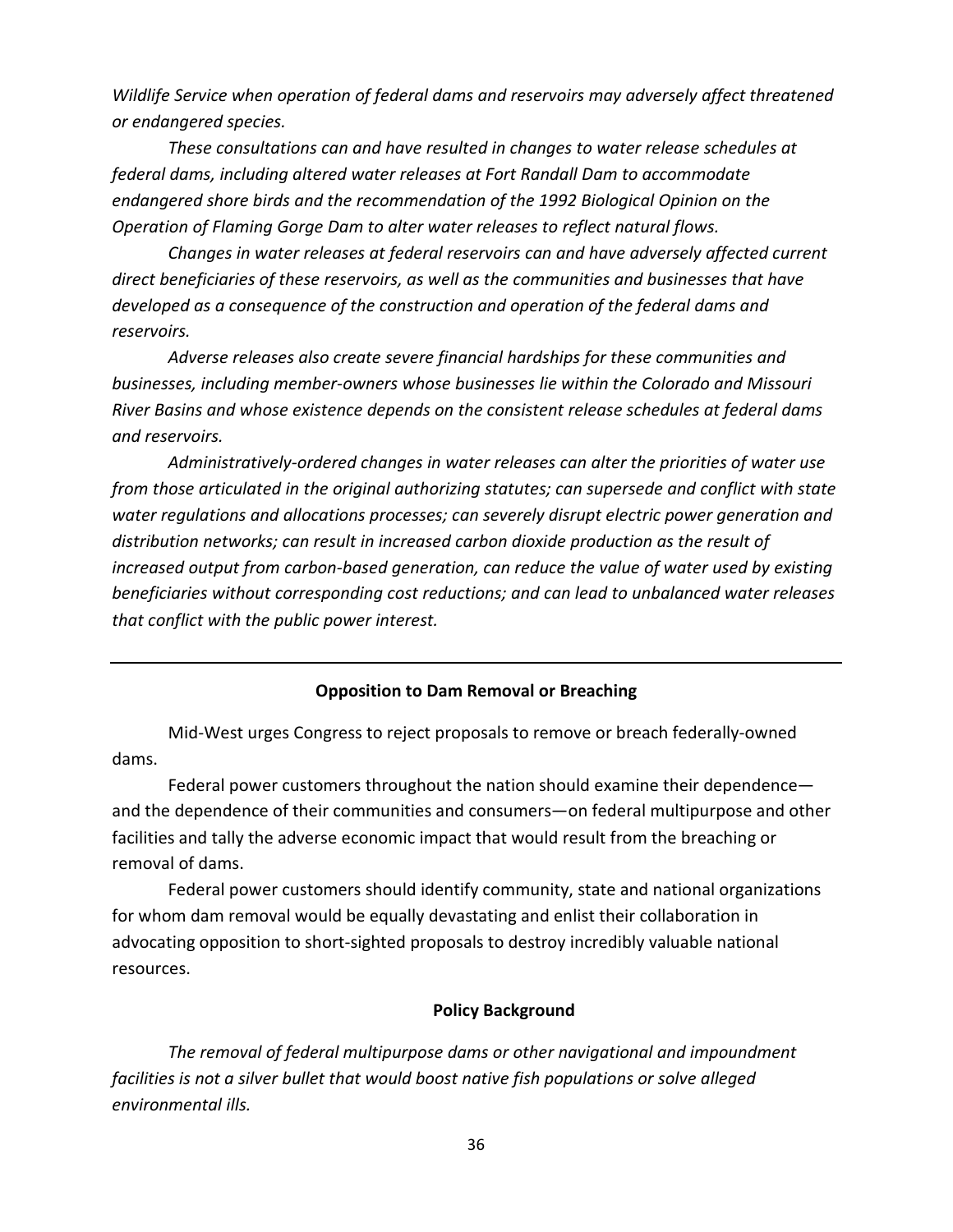*This short-sighted proposal would create potentially disastrous economic impacts, and new environmental issues.*

*In addition to depriving the nation of clean, renewable hydropower generated by multipurpose dams, the breaching of multipurpose dams would wreak havoc on commerce dependent on barges and other waterway navigation, threaten the potable water supplies of hundreds of towns and cities, unravel decades of wildlife mitigation efforts, and with regard to farmland irrigation, render large sections of the country dependent upon these impoundments barren and unproductive.*

*Removing clean, renewable hydroelectric power from the nation's inventory of electric power resources, especially at a time when the demand for high-quality electricity is rising precipitously, would require the replacement of that electricity with less environmentally friendly combustion generation and likely increase carbon dioxide with increases from carbonbased generation.*

# **Water Supply Depletions**

<span id="page-36-0"></span>The Western Area Power Administration (WAPA) should consult with the U.S. Army Corps of Engineers (Corps) to determine the value of the power capacity and energy foregone due to new depletions.

WAPA should credit the value of the lost generation to hydropower repayment.

# **Policy Background**

*Water withdrawals or "depletions" can come from a variety of uses and may be made throughout the Pick-Sloan system.*

*Depletions can reduce hydropower generation at main stem dams on the Missouri River. Water stored and used for municipal and industrial (M&I) purposes is a reimbursable expense.*

# **Colorado-Big Thompson Water Clarity Resolution**

<span id="page-36-1"></span>Mid-West calls upon the U.S. Bureau of Reclamation to accurately assess the impacts of lost hydroelectric generation from the Colorado-Big Thompson Project (C-BT), including the potential increases in carbon dioxide output resulting from replacing that lost C-BT generation, and to reject alternatives for increasing the clarity of Grand Lake that could result in the reduction of electric generating capacity from the C-BT Project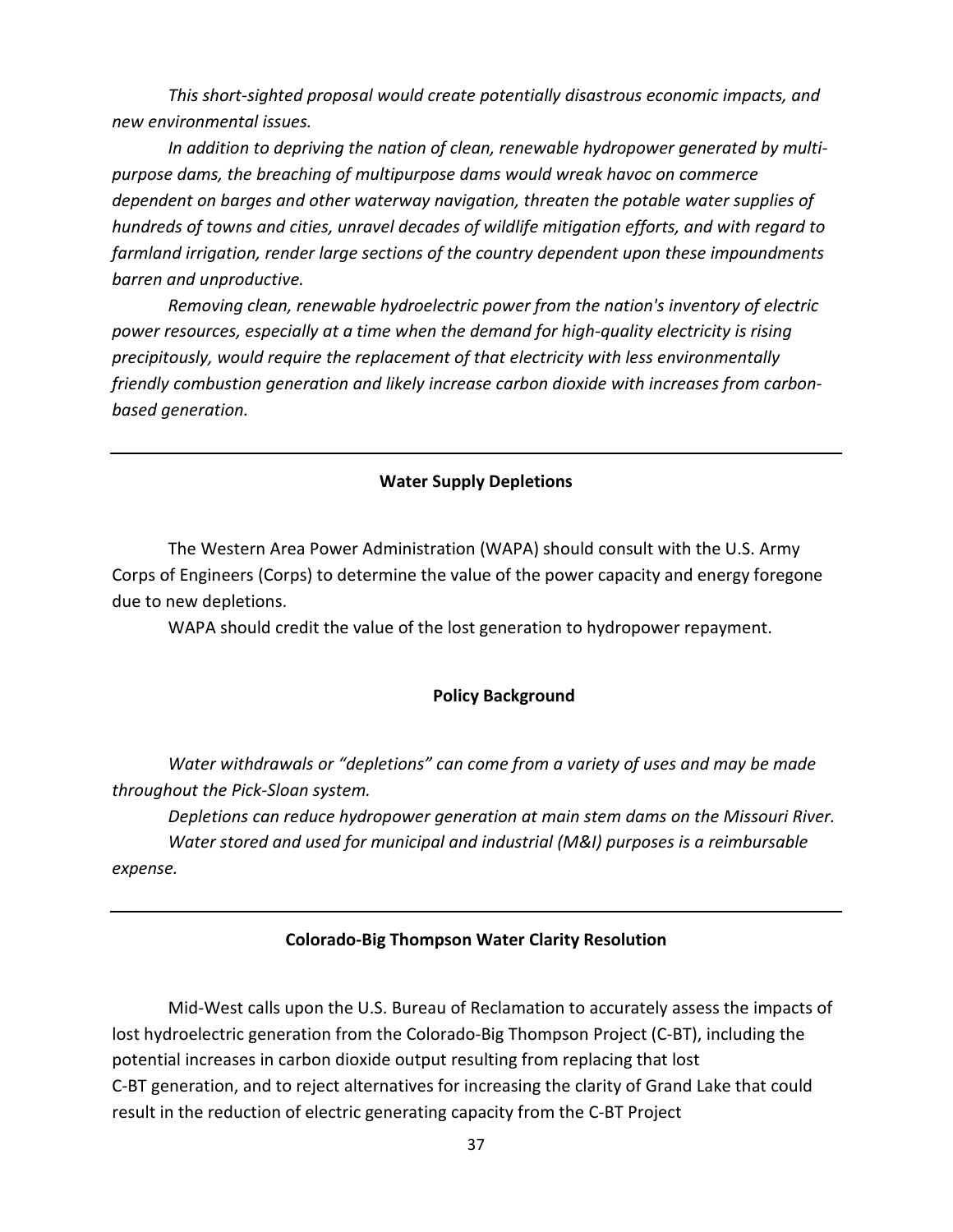#### **Policy Background**

*Conflicts can exist between authorized purposes of federal hydro projects but should not result in a detriment to those who fund the improvements which made them possible in the first place.*

*The decades old Colorado – Big Thompson Project (C-BT) was conceived and developed as a multi-purpose project to bring up to 310,000 acre-feet of water from the Colorado River to the Front Range of Colorado.*

*The C-BT provides water for irrigation, municipal and industrial uses, recreation and approximately 200 MW of critical hydropower generation of which 135 MW is dispatchable generation that would have to be replaced with non-renewable resources if it were lost.*

*Hydropower recipients have paid over 70 percent of the total reimbursable capital costs, including the majority of the costs allocated to irrigation, municipal and industrial water users.*

<span id="page-37-0"></span>*The U.S. Bureau of Reclamation (Reclamation) has begun its National Environmental Policy Act (NEPA) process to examine alternatives for increasing the clarity of Grand Lake.*

# **COMMENDATIONS/CONDOLENCES RESOLUTIONS**

#### **Commendation to Federal Power Program Agencies**

<span id="page-37-1"></span>The Western Area Power Administration (WAPA), U.S. Bureau of Reclamation (Reclamation), and the U.S. Army Corps of Engineers (Corps), have given attention to the needs of the preference customers while at the same time demonstrating a superior stewardship of vital Federal resources in the interest of the general public.

These federal power agencies (WAPA, Reclamation, and the Corps) and the rural electric systems, public power districts and municipal electric systems they serve have worked together in a cooperative and beneficial manner.

This cooperative atmosphere has resulted in a successful effort in joint planning of present and future transmission needs throughout the service area.

Through the public process and in full communication and participation with its customers essential to the relationship, these federal power agencies uphold the intent of the Congress and discharge their responsibilities in a highly commendable manner.

These elements of cooperation, open working relationships and responsible stewardship have been demonstrated in the process of establishing new rates and of allocating and protecting the preference of federal power for the preference customers.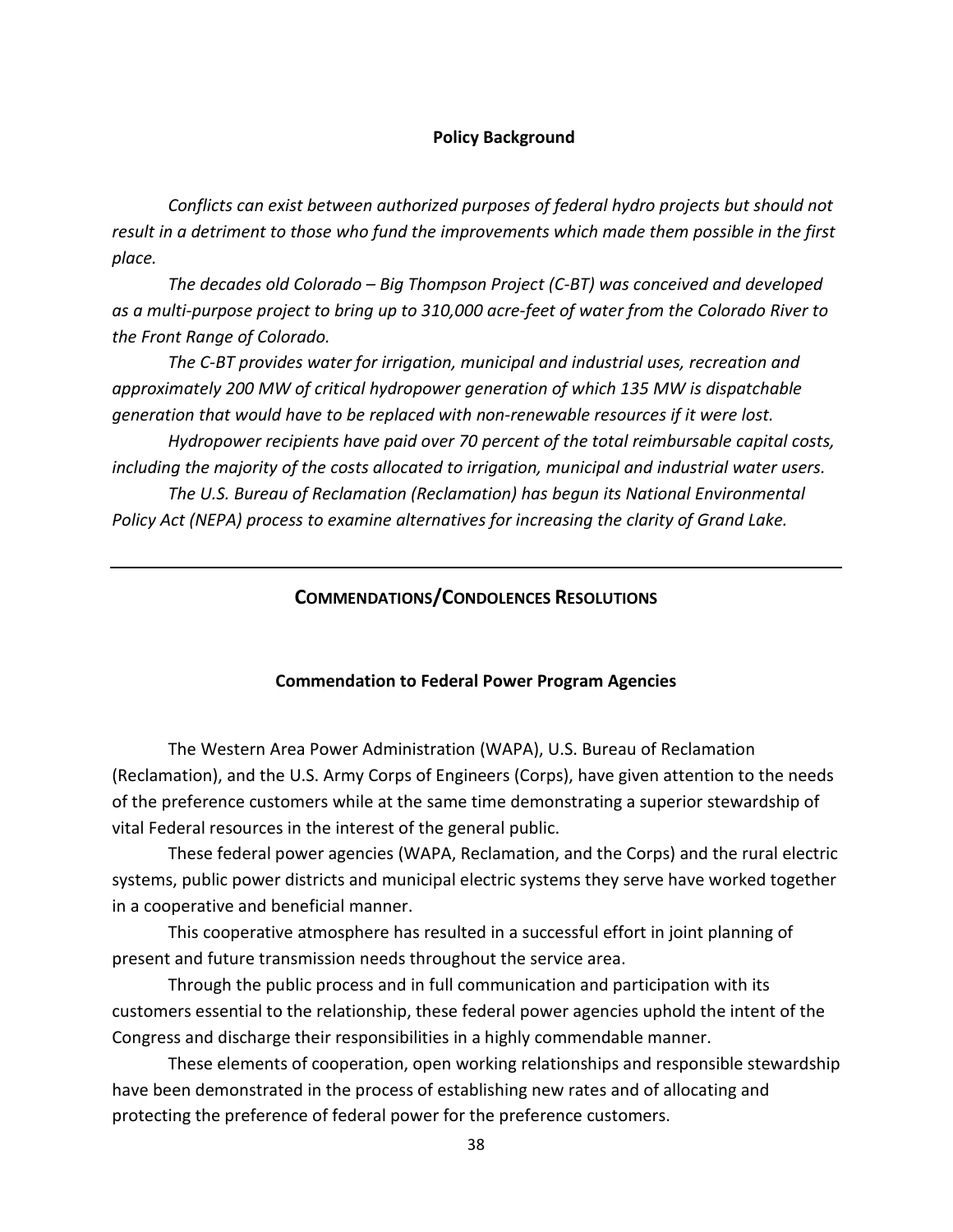Therefore Mid-West Electric Consumers Association supports WAPA, Reclamation and the Corps as effective and viable partners in the federal power program, and commends the agencies for their leadership and their employees for the straightforward, efficient and business-like manner which has characterized their actions.

#### **Memorial Resolution**

<span id="page-38-0"></span>The public power and rural electric programs have developed because of the strength and conviction of people determined to do for themselves that which otherwise would not have been done in a timely and economic manner. These programs not only supply electric power and energy to their consumer-owners but also aim to protect human values and the public interest. The Mid-West Electric Consumers Association has been the recipient of the services and wisdom of many such individuals over the years. During this past year several of these stalwart leaders have passed from our midst.

The members of Mid-West express their condolences to the families of these individuals and signal the warmth and affection of those remaining by standing in a moment of silent prayer in the memory of our departed.

# **Commendation to Retired Directors and Employees of Mid-West Members**

<span id="page-38-1"></span>Since 1958 the major strength of Mid-West Electric Consumers Association has been the many faithful, dedicated and hard-working directors and employees of municipally-owned electric utility systems, public power districts, and rural electric cooperatives which support Mid-West. Long hours and dedication of these directors and employees have contributed greatly to the success of Mid-West.

The members of Mid-West recognize that many directors and employees who heretofore have given unstintingly of their strengths and talents to Mid-West have now retired from active service to pursue the joys of retirement.

Therefore we hereby pay special tribute to and offer our sincerest thanks to the directors and employees of Mid-West member systems who have retired during this year.

# **Commendation to Mid-West Staff**

<span id="page-38-2"></span>Mid-West staff has been steadfast and faithful in serving Mid-West, its members, its policies and its objectives. Their efforts have always exemplified the highest measure of dedication, care and concern for all people. These efforts have often required personal